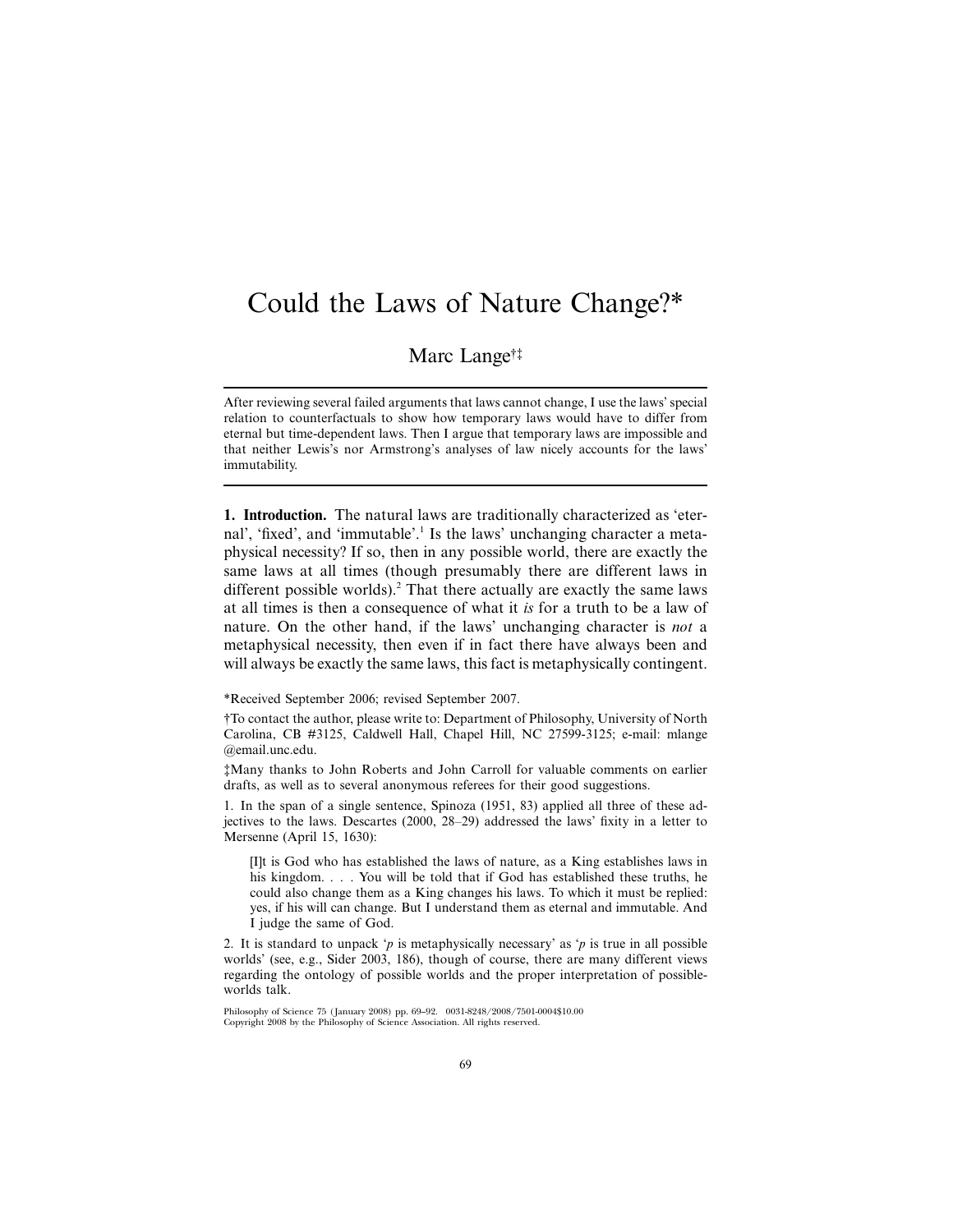To ask whether the laws of nature could change is not to ask whether a given fact *m*, which is actually a law of nature, could instead have been an accident. Rather, my question is whether it follows with metaphysical necessity, from the fact that *m* is *now* a law, that *m* always was and always will be a law. One way to judge among various proposed philosophical analyses of natural law is first to figure out whether or not the laws must be immutable and then to examine how well each proposed analysis explains why this is so. This is the project I try to pursue in this paper.

Occasionally, one encounters articles with provocative titles such as "Anything Can Change, Even an Immutable Law of Nature" (*New York Times*, August 15, 2001) and "Are the Laws of Nature Changing with Time?" (*Physics World*, April 2003). These articles generally concern whether certain physical parameters heretofore believed constant may in fact be slowly changing. Despite the sensationalistic titles of these articles, such changes need not threaten the laws' immutability. The laws at every moment may still be the same—identifying the same function of time (or of some other factor) as giving the physical parameter's value at every moment.

Likewise, in articles about cosmology or elementary particle physics, one sometimes reads that as the universe cooled after the Big Bang, symmetries were spontaneously broken, 'phase transitions' took place, and discontinuous changes occurred in the values of various physical parameters (e.g., in the strength of certain fundamental interactions, or in the masses of certain species of particle). These changes are sometimes described as involving changes in the laws of nature. Here is a typical remark:

One usually assumes that the current laws of physics did not apply [in the period immediately following the Big Bang]. They took hold only after the density of the universe dropped below the so-called Planck density, which equals  $10^{94}$  grams per cubic centimeter. . . . [T]he same theory may have different 'vacuum states', corresponding to different types of symmetry breaking between fundamental interactions and, as a result, to different laws of low-energy physics. (Linde 1994, 48, 55)

However, perhaps this 'change' in the laws of nature as the universe cooled and expanded is better understood as involving unchanging laws such as (to give a very simple example)

(1) Between any two electrons that have been at rest, separated by *r* centimeters, for at least *r*/*c* seconds, there is an electrostatic repulsion of *F* dynes, if the universe is no more than  $10^{-10}$  seconds old, and *f* dynes ( $f \neq F$ ) otherwise.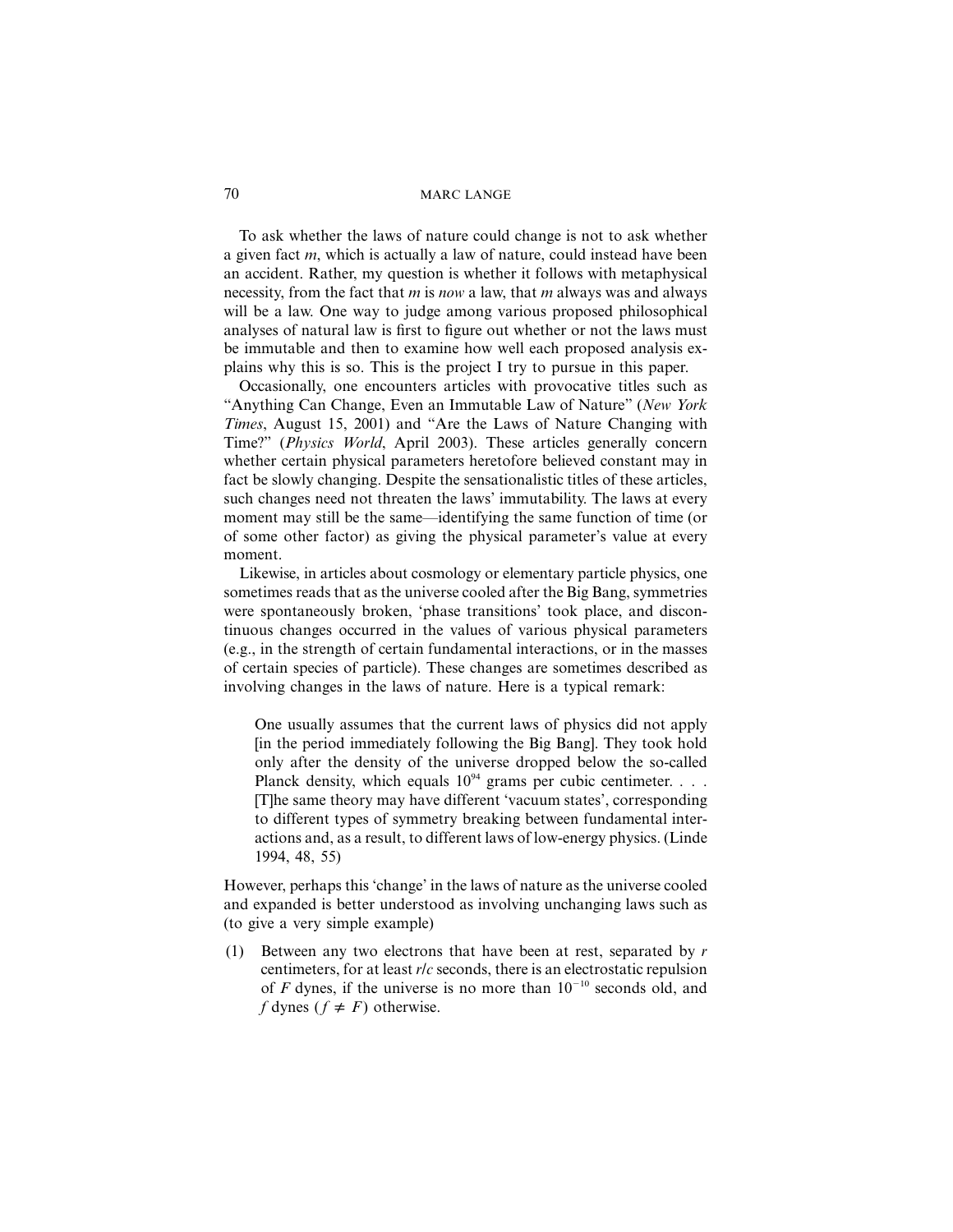Instead of citing the universe's age, the law might instead specify the critical factor as the universe's being cooler than  $3 \times 10^{15}$  degrees Kelvin, for example (Weinberg 1977, 143). In that case, (1)—citing the universe's age—would be an accidental truth, not a law. Presumably, the electrostatic forces between electrons before and after the temperature threshold is crossed would then be explained by laws that do not merely specify the strengths of these particular forces in the manner of (1). Rather, laws more fundamental than any resembling (1) would explain why  $3 \times 10^{15}$  K is the critical temperature (for many kinds of interactions, not just for the mutual electrostatic repulsion of two electrons) and by what process there arises new behavior as a result of the universe's crossing this temperature threshold. If the 'phase transition' is properly understood in this fashion, then it does not involve a change in the laws of nature.

On the other hand, perhaps the 'phase transition' is properly understood differently, as involving

(2) Between any two electrons that have been at rest, separated by *r* centimeters, for at least *r*/*c* seconds, there is an electrostatic repulsion of *F* dynes,

holding as a law during the period before the universe is more than  $10^{-10}$  seconds old, and

(3) Between any two electrons that have been at rest, separated by *r* centimeters, for at least *r*/*c* seconds, there is an electrostatic repulsion of *f* dynes,

holding as a law thereafter  $(f \neq F)$ . In that case, the 'phase transition' really does involve a change in the laws. Once again, I have chosen a simple example. More realistically, the laws before the universe is  $10^{-10}$ seconds old would include (2) as a consequence of some broader law, covering more than just the mutual electrostatic repulsion between long stationary electrons, and likewise for the new laws after the 'phase transition'.

We will have to explore how (1)'s being a law at all times (an eternal but time-dependent law) would differ from (2)'s and (3)'s each being laws at different times (temporary laws). If there is no difference, then the laws' immutability is a *trivial* matter. Having better understood the difference between these options, we will be better positioned to see which option (if either) is the proper interpretation of the posited 'phase transition'.

Of course, it is undeniable that our *beliefs* about the laws can change (and, accordingly, that we can change what we *call* 'laws'). But the possibility of these changes fails to show that the laws themselves can change, unless the laws at a given time are just those truths that at that time are widely respected as able to play certain special roles in scientific reasoning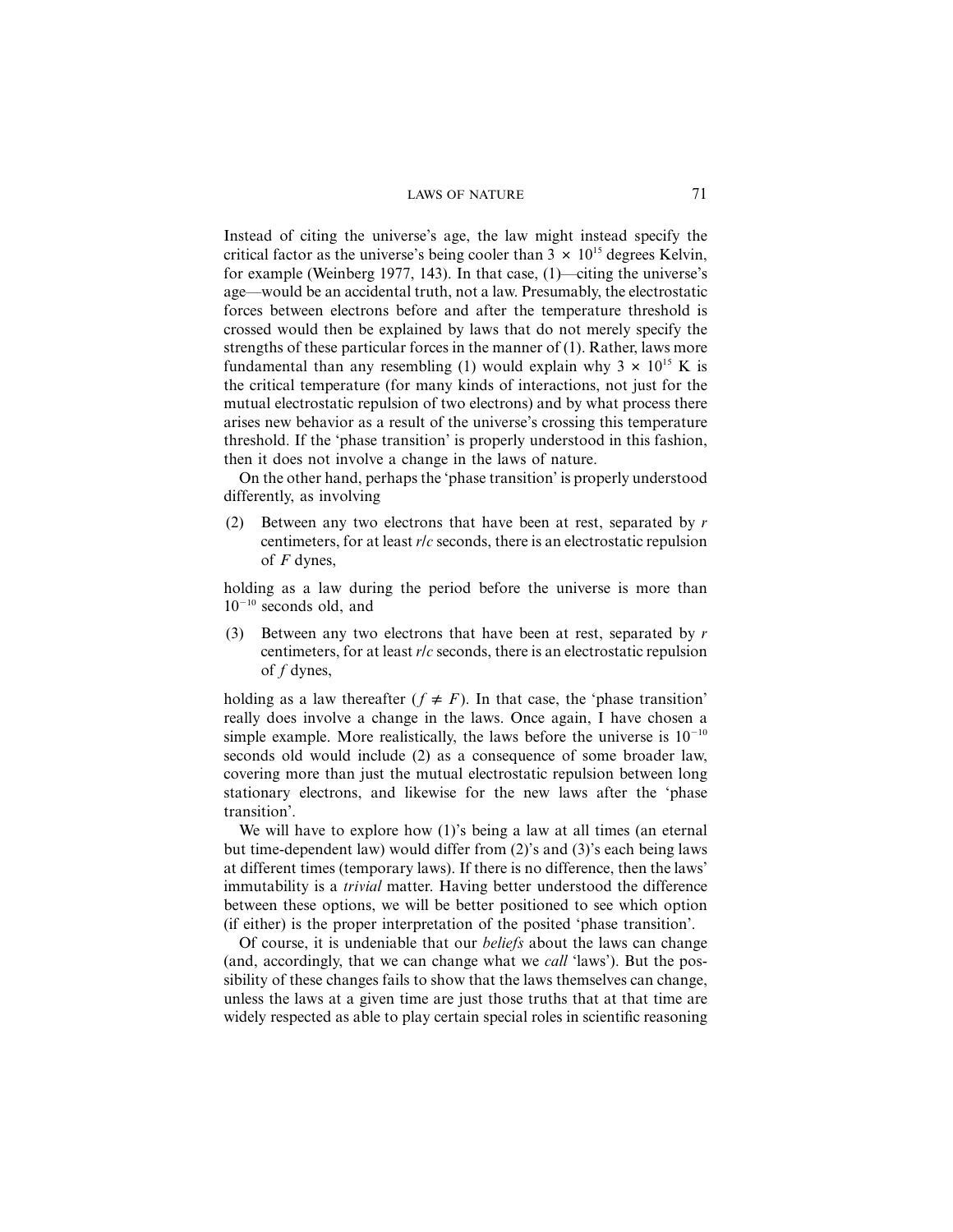(perhaps in connection with counterfactual conditionals and scientific explanations). I shall presume that a truth's character as a law or an accident is not a reflection of whether or not scientists treat it as a law. In this respect, I accord with most of the accounts of natural law on the market today, however much they may disagree on what laws of nature are, including Lewis's (1973, 1986, 1999) best-system account, Armstrong's (1983, 1997) contingent-relations-among-universals account, and Ellis's (2001) essentialist account. I presume that a given truth's lawhood is a mind-independent feature of the world and that science aims to ascertain which truths are laws and which are not. I thus set aside views according to which we somehow (either individually or as a community of inquirers) 'project' lawhood onto certain facts in calling them laws and using them to play certain roles in science (Goodman 1983, 21), as well as views according to which the concept of a natural law is not useful for reconstructing scientific reasoning (van Fraassen 1989; Giere 1995) and views according to which the laws are not a select proper subset of the truths (Cartwright 1983; Swartz 1985).

It is sometimes held that there are laws of special sciences and that these laws were not laws until after their special subject-matter arose. For example, "The idea that Ohm's law has a timeless, transcendent existence, and has been 'out there', lying in wait, for aeons until somebody built an electric circuit is surely ludicrous" (Davies 1995, 258). An analogous argument might be made regarding any putative law of biology, law of automobile repair, law of Earth science, and so forth. I shall steer clear of this (dubious) argument by confining my attention to whether the fundamental laws of physics can change.

Some physicists have recently suggested that as the universe expanded and cooled, new fundamental forces, particles, and the laws governing them came into being:

In a more serious vein, one could ask whether the laws of physics are intimately bound up with the evolution of the universe, influenced not only by the initial conditions, but also by the subsequent evolutionary processes themselves. . . . Is it at all possible that the generations of quarks and leptons have 'evolved' one after another in some sense, that each generation is 'born', so to speak, at the corresponding energy (or length) scale of an expanding universe, its properties being influenced, but not necessarily deterministically fixed, by what already exists? . . . So what I should mean would be that the constants like mass [e.g., the mass of each top quark, the mass of each W meson] are really dynamical quantities that were selected, with some degree of chanciness, from among other possibilities in the course of the universal evolution. (Nambu 1985, 108–109)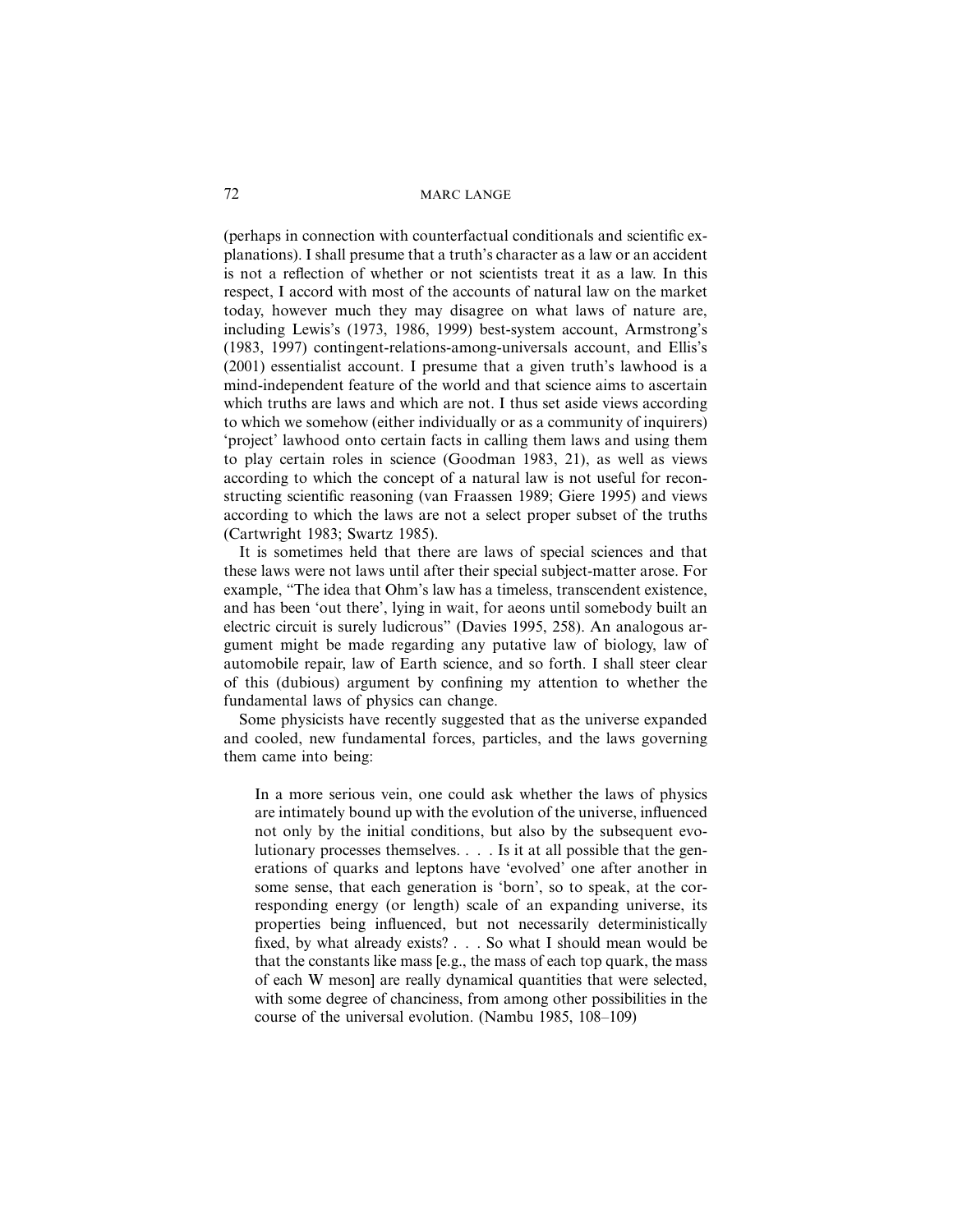The hierarchy of laws has evolved together with the evolution of the universe. The newly created laws did not exist at the beginning as laws but only as possibilities. (Thirring 1995, 132; cf. Stöltzner 1995, 50)

Of course, it is notoriously presumptuous for a philosopher to rule out some scientific theory that is "being discussed in respectable scientific fora" (as Schweber 1997, 173 says is the case of the notion that "laws of nature mutate")—to declare that the theory's truth is metaphysically impossible! On the other hand, perhaps talk of 'newly created laws' is a bad metaphysical gloss on a perfectly respectable scientific theory. I shall argue that this is the case.

In Section 2, I explain several reasons why Poincaré's argument for the laws' immutability fails. In Section 3, I argue that the laws' truth fails to ensure the laws' immutability, considering that laws may be uninstantiated and that a 'temporary law' should be required to govern only a certain period of time. In Section 4, I elaborate how laws differ from accidents in their relation to counterfactuals. I use this result in Section 5 to explain how temporary laws would differ from eternal but time-dependent laws. This leads to an argument that the laws cannot change—an argument that avoids the problems encountered by the arguments against temporary laws in Sections 2 and 3. Finally, in Section 6, I argue that neither Lewis's best-system account of laws nor Armstrong's contingent-relations-amonguniversals account nicely explains the laws' immutability. Rather, the laws' immutability must be written into these accounts 'by hand'. An important criterion of adequacy for any proposed metaphysical analysis of natural law should be to explain why temporary laws are impossible.

2. Poincaré's Argument for the Laws' Immutability. Nineteenth-century enthusiasm for evolution led some natural philosophers to take seriously the possibility that the laws can change over time. (As we have just seen, the same biological metaphors are still being invoked.) Responding to these proposals, Poincaré (1963) insisted that the laws cannot change. Rather, the laws entail that different regularities hold under different nomically possible conditions, and a change in those conditions should not be mistaken for a change in the laws themselves. What has changed instead "are nothing but resultants" (1963, 12) of the laws and accidental conditions; the genuine laws "remain intact" (1963, 13). Poincaré's argument for this view seems to be that any change in the putative laws must happen for some reason, and that reason must involve principles that remain unchanged in the transition, namely, the genuine laws. They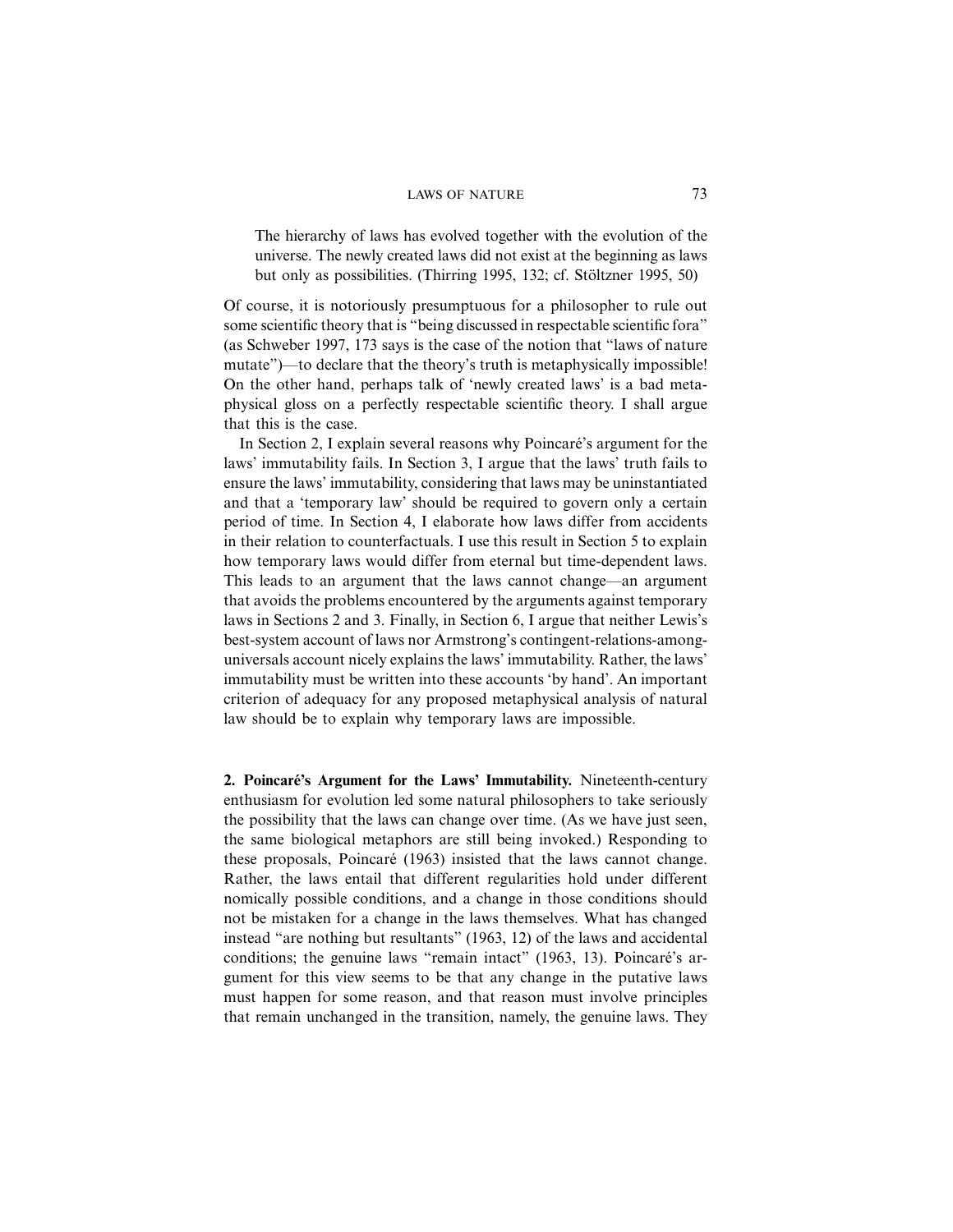remain intact "since it will be through these principles that the changes will be made" (1963, 13).<sup>3</sup>

The 'phase transitions' posited as occurring early in the universe's history may perhaps be understood along the lines suggested by Poincare´. The current 'laws of low-energy physics' result from the fundamental laws together with an accidental condition prevailing in our cosmic epoch: the state of the Higgs field (or of several different fields). The current 'laws of low-energy physics' were violated in the early universe because different accidental conditions prevailed then. Likewise, if the state of the Higgs field underwent some transition at  $10^{-10}$  seconds after the Big Bang, then the laws governing that transition (e.g., specifying the chance in those conditions of the Higgs field's changing to the state that has since prevailed) are genuine laws, along with laws specifying how particle interactions depends on the state of the Higgs field—and none of them has changed.

However, Poincaré's general argument (as I understand it) fails to show that the laws cannot change. First, the argument presupposes that any alleged change in the laws must happen for some reason. But the fundamental laws are often taken to be brute facts (i.e., facts that could have been otherwise, but there is no reason why they are not otherwise). That scientific explanations come to an end with the fundamental laws is what makes them fundamental, after all. Just as the fundamental laws have no explanations, so a change in the fundamental laws would presumably have no explanation. It would simply be a brute fact that (2) is a law during one span of time and (3) is a law during another.

Second, even if Poincaré is correct in assuming that any alleged change in the laws must happen for some reason, why must the change be governed by a principle that remains unchanged in the transition? Consider an analogy. The Constitution codifies the fundamental laws of the United States. In Article Five, the Constitution specifies the procedures for its own amendment. An amendment could even amend Article Five. The ratification of such an amendment would then be governed by Article Five, yet Article Five would not remain unchanged in the transition. Likewise, a change in the natural laws could happen for a reason (i.e.,

<sup>3.</sup> Admittedly, Poincaré regarded the laws discovered by science as not wholly mindindependent features of the world. But although Poincaré's view of laws thus falls outside of the range of views I am addressing (see Section 1), his argument for the immutability of the laws discovered by science (the only sort of laws for which he thinks it meaningful to ask whether they vary *with time*) does not turn on any of his neo-Kantian views. Indeed, Poincare´'s argument seems to me very similar to the argument for the laws' immutability given by Shoemaker (1998, 75, n. 8).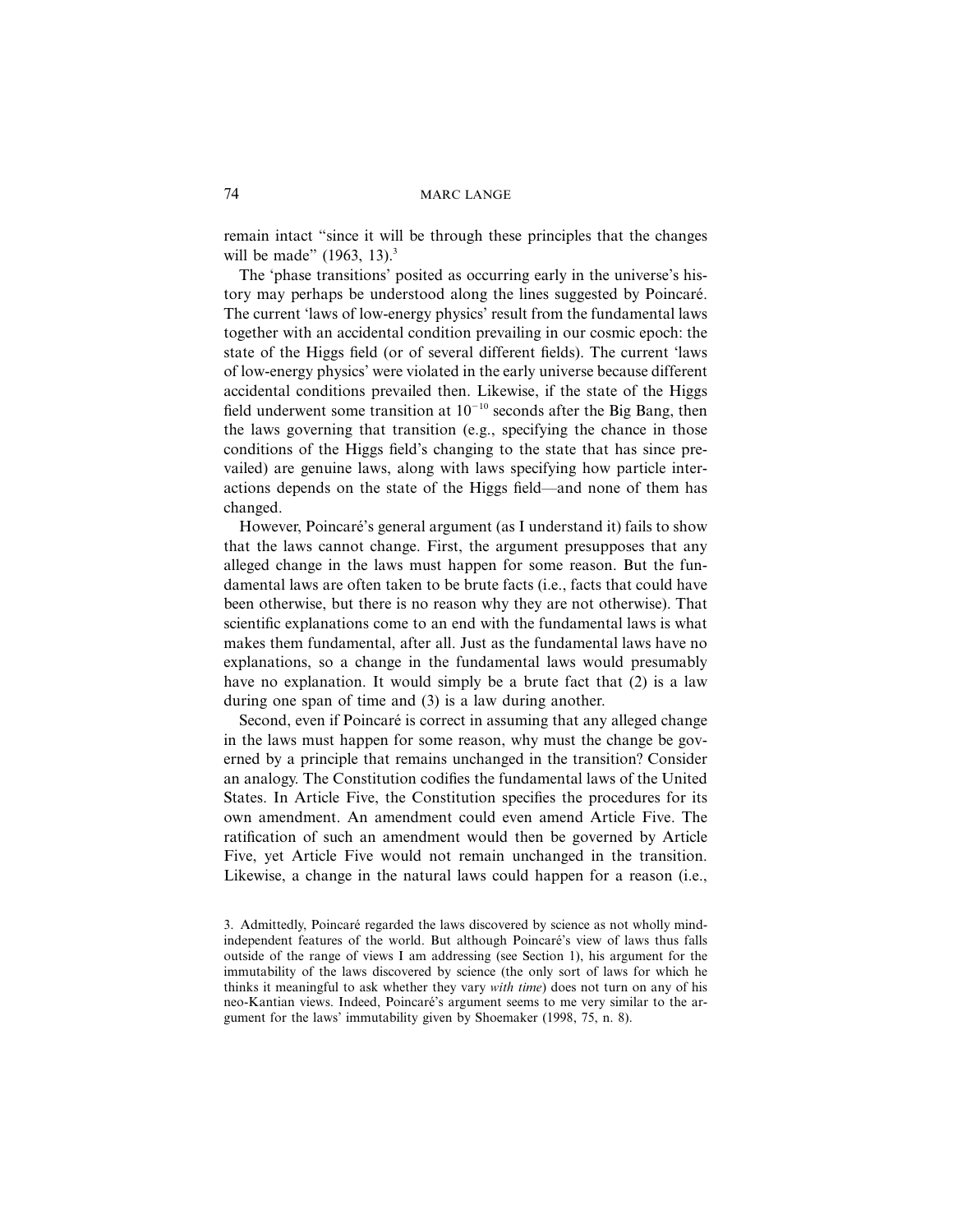could be governed by the natural laws then in force) and yet the natural laws governing the change could still change along with the other laws.

Third, even if Poincaré is correct in assuming that any alleged change in a law must be governed by a principle that remains unchanged in the transition, this constraint imposes no obstacle to that principle itself changing at some other time, in accordance with some other principle that remains unchanged in that transition, and so forth infinitely far downward. None of these principles would then be immutable even if, as it happened, some of them never changed. Here I leave Poincaré's argument.

**3. Are the Laws Immutable Just by Virtue of Being Truths?** Suppose for the sake of *reductio* that (2) is a law for some span of time and (3) is a law thereafter. (This change in the laws may be brute or governed by some other principle; it makes no difference to the following argument.) Suppose that sometime during the latter period, there are two electrons that have been at rest, separated by *r* centimeters, for at least *r*/*c* seconds. Then, to accord with (3), these electrons must experience a mutual electrostatic repulsion of  $f$  dynes. But this occurrence violates  $(2)$ . Since  $(2)$ is false, (2) is not a law. (Neither is [3], by an analogous argument concerning two electrons during the period when [2] is a law.) *Reductio* completed: the laws of nature cannot change.

This *reductio* presupposes that if it is ever a law that *m*, then *m* is true. That is certainly the traditional view: the contingent truths investigated by science consist of the laws and the accidents, and the "problem of law" (Goodman 1983, 17) is to identify the ground of this distinction. That is, according to the received view, lawhood equals truth plus lawlikeness, and the problem of law is to understand what makes a truth 'lawlike'. The above *reductio* aims to show that for the laws to change from (2) to (3), (2) would have to be false and so would (3). Hence, (2) would never be a law, and neither would (3), and so the genuine laws cannot change.

There are two points at which this argument should be resisted. The first objection notes that (2) can cease to be a law, and (3) can henceforward be a law, without violating the requirement that laws be truths—as long as (2) and (3) are both uninstantiated. All serious accounts of natural law recognize that there can be (and presumably are) plenty of uninstantiated laws.4 If it is an accidental fact that no two electrons are ever at

<sup>4.</sup> Strictly speaking, Armstrong's account leaves no room for uninstantiated laws (since a universal, according to Armstrong, must be instantiated in order to exist). But Armstrong's account does allow for functional laws with uninstantiated values of the determinables. It construes functional laws as relations among second order universals, such as the property of being an electric charge property, where this second order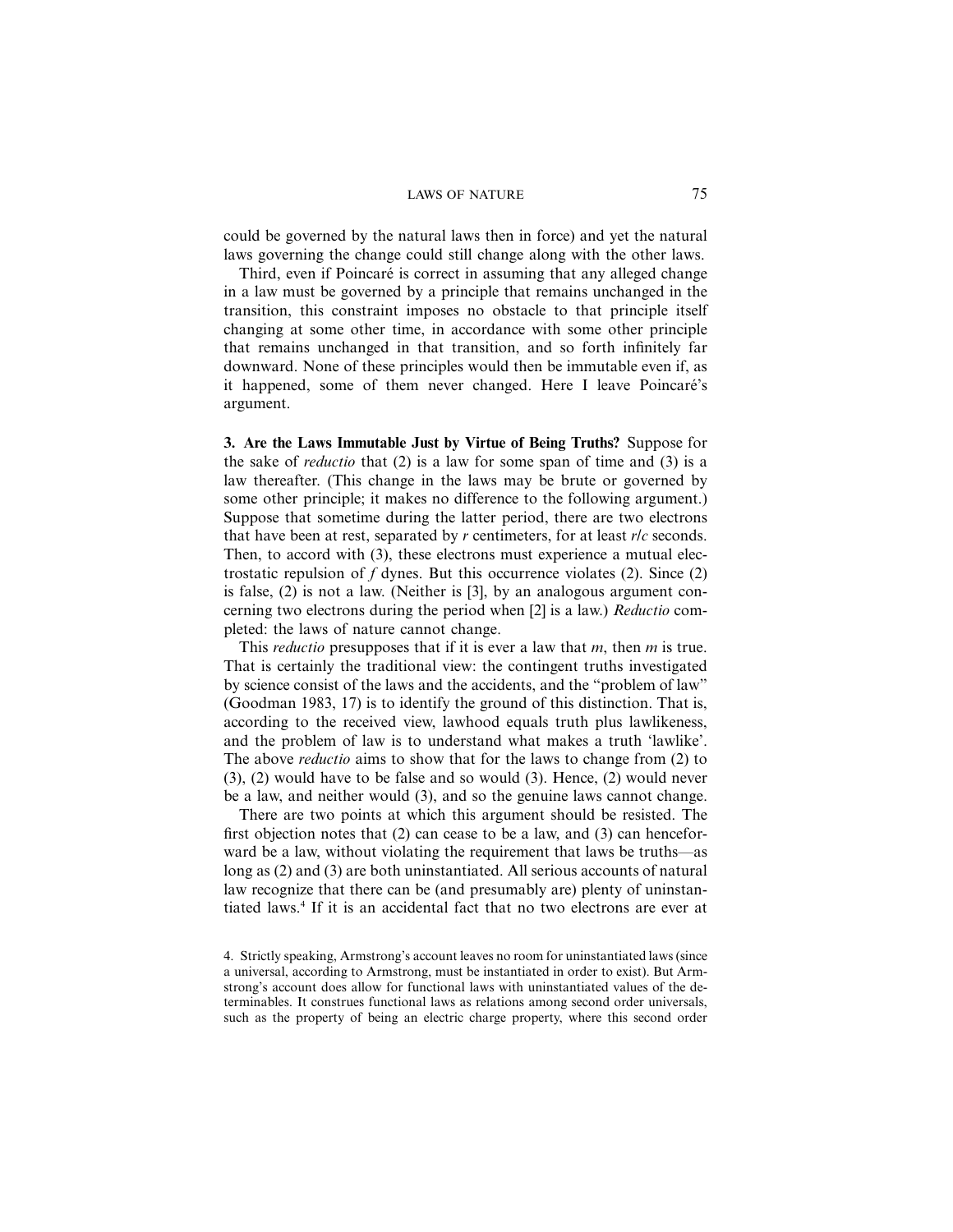rest exactly *r* centimeters apart for *r*/*c* seconds, then (2) and (3) are both true. So during the period when (2) is a law, (3) must be an accident, and vice versa. Hence the above *reductio* fails to rule out all changes in the laws: it fails to rule out vacuous truths swapping lawlikeness for nonlawlikeness and vice versa. (Of course, fans of changing laws have something more dramatic in mind than changes confined to vacuous truths. But that this argument fails to apply to vacuous truths highlights the fact that it appeals to nothing about the laws beyond their truth. One might have expected the laws' immutability to derive somehow from whatever it is that makes them laws over and above their truth.)

The second objection accuses the *reductio* of begging the question against the laws' mutability by taking for granted that if *m* is ever a law, then *m* is true. The requirement that laws be truths is itself motivated by the presupposition that the laws cannot change. To remain open-minded about whether there can be different laws during different periods, we should demand only that if *m* is a law throughout some period, then the events occurring *in that period* accord with *m*—i.e., that, loosely speaking, *m* be true 'of the period' that *m* governs, though perhaps not true *simpliciter* (i.e., not 'true of the universe's entire history'). Of course, for *m* to be a law during some period, it is not enough that *m* be true 'of that period'; this condition fails to distinguish the period's laws from its accidents. But our present concern is limited to the 'truth' requirement; the *reductio* did not aim to exploit *m*'s lawlikeness, but only its truth.

To put matters a bit more precisely: *m* is true 'of a given period' exactly when the universe's history during that period is logically consistent with *m*'s truth. Under the revised 'truth' requirement (namely, that *m* is a law in a given period only if *m* is true of that period), (2) can cease to be a law, and (3) can henceforward be a law, even if during each period, there are electrons at rest separated by exactly *r* centimeters for at least *r*/*c* seconds.

**4. How Do Laws Differ from Accidents?** Suppose that (2) is true 'of the earlier period' in the universe's history, and that (3) is true 'of the later period'. What makes (2) a law in the former period and (3) a law in the latter? Here we must turn from considering the laws' truth to considering their 'lawlikeness'.

One of the traditional differences between laws and accidents is that laws govern not only what does happen, but also what would have happened under various unrealized circumstances. In other words, laws stand

universal is instantiated even if certain values of electric charge are not (Armstrong 1983, 113). So Armstrong's account would presumably allow for laws like (2) and (3) to be uninstantiated.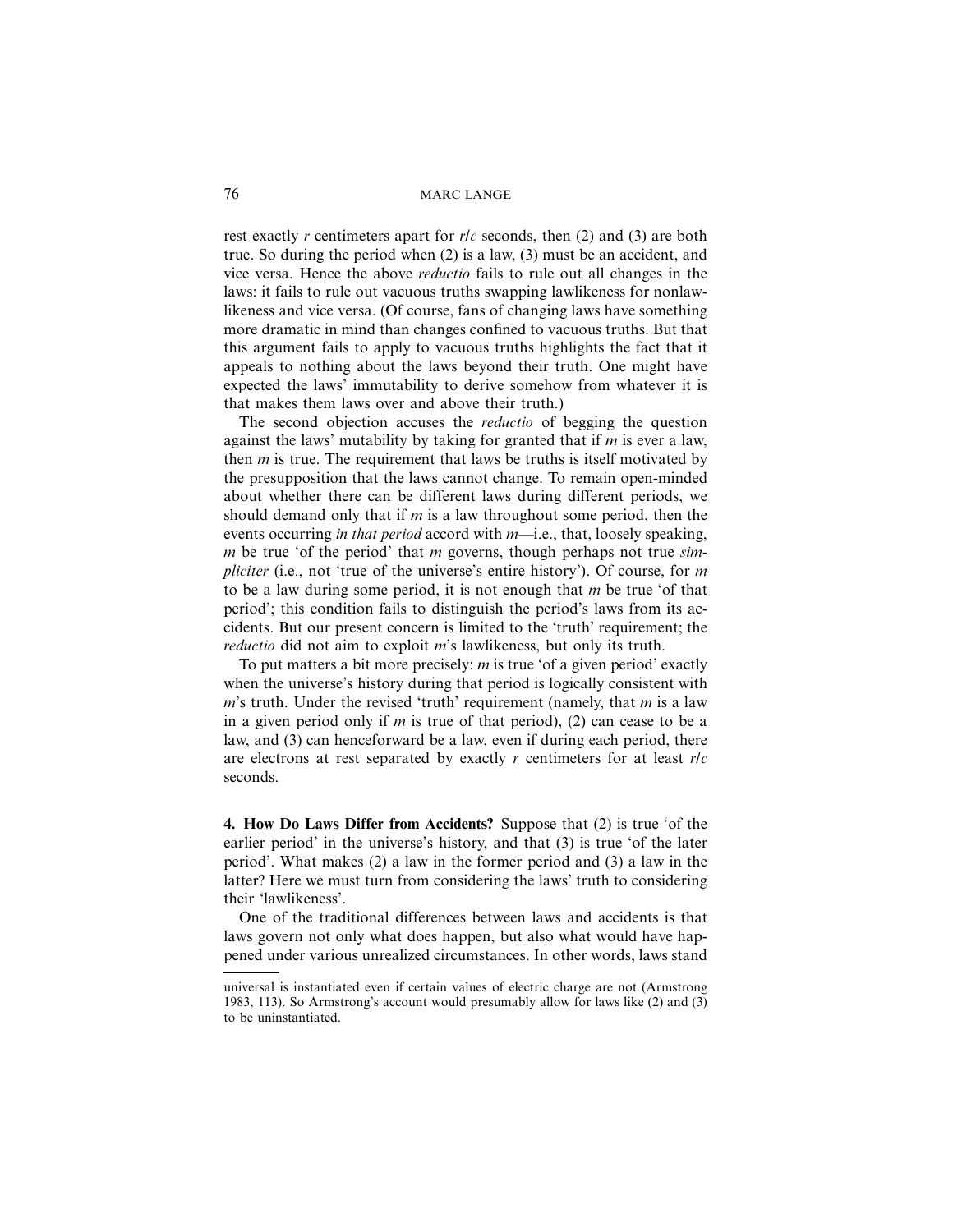in an especially intimate relation to counterfactuals. Even if no two electrons actually find themselves having been at rest for at least *r*/*c* seconds, exactly *r* centimeters apart, during the period when (2) is a law, (2) is not idle. It specifies what would have happened then, had there been two such electrons: they would have experienced a mutual electrostatic repulsion of *F* dynes. The truth of

(4) Had two electrons been at rest and exactly *r* centimeters apart for at least *r*/*c* seconds at some moment when the universe is no more than  $10^{-10}$  seconds old, then any such electrons would have experienced at that moment a mutual electrostatic repulsion of *F* dynes

does not contradict the truth of

(5) Had two electrons been at rest and exactly *r* centimeters apart for at least *r*/*c* seconds at some moment when the universe is more than  $10^{-10}$  seconds old, then any such electrons would have experienced at that moment a mutual electrostatic repulsion of *f* dynes,

which (3)'s lawhood during the later period requires, just as there is no contradiction in both

Had an electron been 5 centimeters from point *P* at time *t*, then it would at that moment have experienced an electrostatic force of *F* dynes

and

Had an electron been 10 centimeters from point *P* at time *t*, then it would at that moment have experienced an electrostatic force of *f* dynes

### $(f \neq F)$  being true.

Let us look more closely at the difference between laws and accidents in their relation to counterfactuals. Intuitively, once the laws of nature are fixed, there are various 'knobs' for setting the universe's initial conditions (or any system's boundary conditions), and these knobs can be turned (hypothetically!) in any fashion that is logically consistent with every *m* where it is a law that *m*. No matter to what setting the knobs are turned (counterfactually), within these generous limits, the actual laws would still have held.<sup>5</sup> One entertaining example of knob-turning takes

<sup>5.</sup> This intuitive picture is rejected by Lewis, for example (for discussion, see Lange 2000), and requires careful elaboration. The electron is stable, but had there been a less massive lepton possessing one unit of negative electric charge, then perhaps the electron would have been unstable (since there would have been a particle into which it could decay while conserving electric charge and lepton number). So the actual laws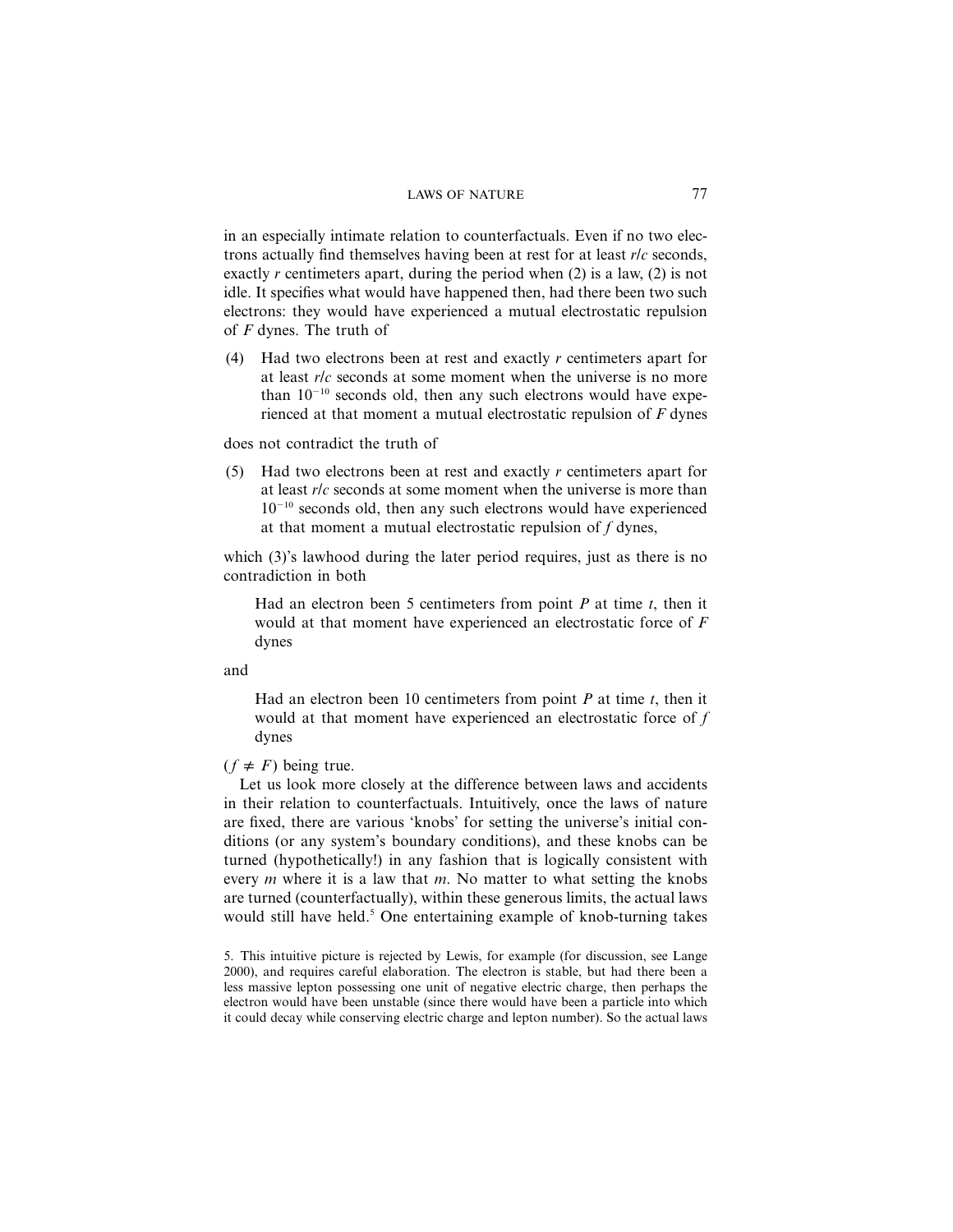place in Comins's (1993) book, *What If the Moon Didn't Exist: Voyages to Earths That Might Have Been*. An astronomer at the University of Maine, Comins devotes one chapter to explaining what the Earth would have been like had the Moon not existed (the Earth's rotation would have been much faster without the Moon's gravitational tug), another to explaining what the Earth would have been like had it been tilted like Uranus, another to what the Earth would have been like had the Sun been more massive, and so forth. Cumins takes (what we believe to be) the laws of nature and extrapolates from them to the conditions that would have existed under these various counterfactual circumstances.

Apparently, laws have greater invariance than accidents under counterfactual perturbations. Compare Reichenbach's favorite accidental generalization, that all solid gold cubes are smaller than one cubic mile (Reichenbach 1954, 10), to the law (supposing it to be one) that all solid cubes of uranium-235 are smaller than one cubic mile (in view of the laws governing nuclear chain-reactions). Had Bill Gates wanted to build a large gold cube, then (I dare say) there would have been a gold cube exceeding

of nature (which entail the electron's stability) might not still have held, had there been a less massive lepton with one unit of negative electric charge. The existence of such a lepton species (call them 'nuons') is logically consistent with the laws of nature ('all electrons are . . . ', 'all protons are . . .', etc.) *unless* one of the laws stipulates that all particles are either electrons or protons or . . . (a list that does not include nuons). So our intuitive picture suggests the existence of such a 'closure law'. Intuitively, the laws of nature determine what knobs exist to be turned, and since the natural laws make no provision for nuons, there is no knob for adjusting the number of nuons in the universe's history and thereby undermining the electron's stability. Here is another example along the same lines. Suppose it is a natural law that whenever a muon decays, it turns into an electron and an electron-type neutrino. But 'every decaying muon turns into an electron and a electron-type neutrino' (call this generalization '*L*') is logically consistent with every muon-decay event having (say) a 20% chance of yielding an electron and a muon-type neutrino (and an 80% chance of yielding an electron and an electron-type neutrino). With these probabilities holding, *L* could still hold, although it would be an accident, analogous to a coin that is biased 80% in favor of heads coincidentally landing heads each time it is tossed. Indeed, had these probabilities obtained, *L* would probably not still have held; the string of heads would probably break. Yet since these probabilities are logically consistent with *L*, we seem to have here a counterfactual supposition with which the laws are logically consistent but under which the laws would not all still have held. Once again, however, the intuition is that the laws would still have held under any counterfactual antecedent that posits some distribution of the properties governed by the laws. The counterfactual antecedent should not posit a new kind of property-instance for which the laws leave no room, such as a particle's being a nuon or a statistical property (e.g., a muon decay's having a 20% chance of yielding an electron and a muon-type neutrino) where the relevant laws are deterministic. There are no knobs for adjusting the distribution of properties such as these. The laws of nature must include many closure laws—not only 'there are no nuons', but also 'no muon decay has a chance of yielding anything but an electron and an electron-type neutrino' (see Lange 2000, 284–285).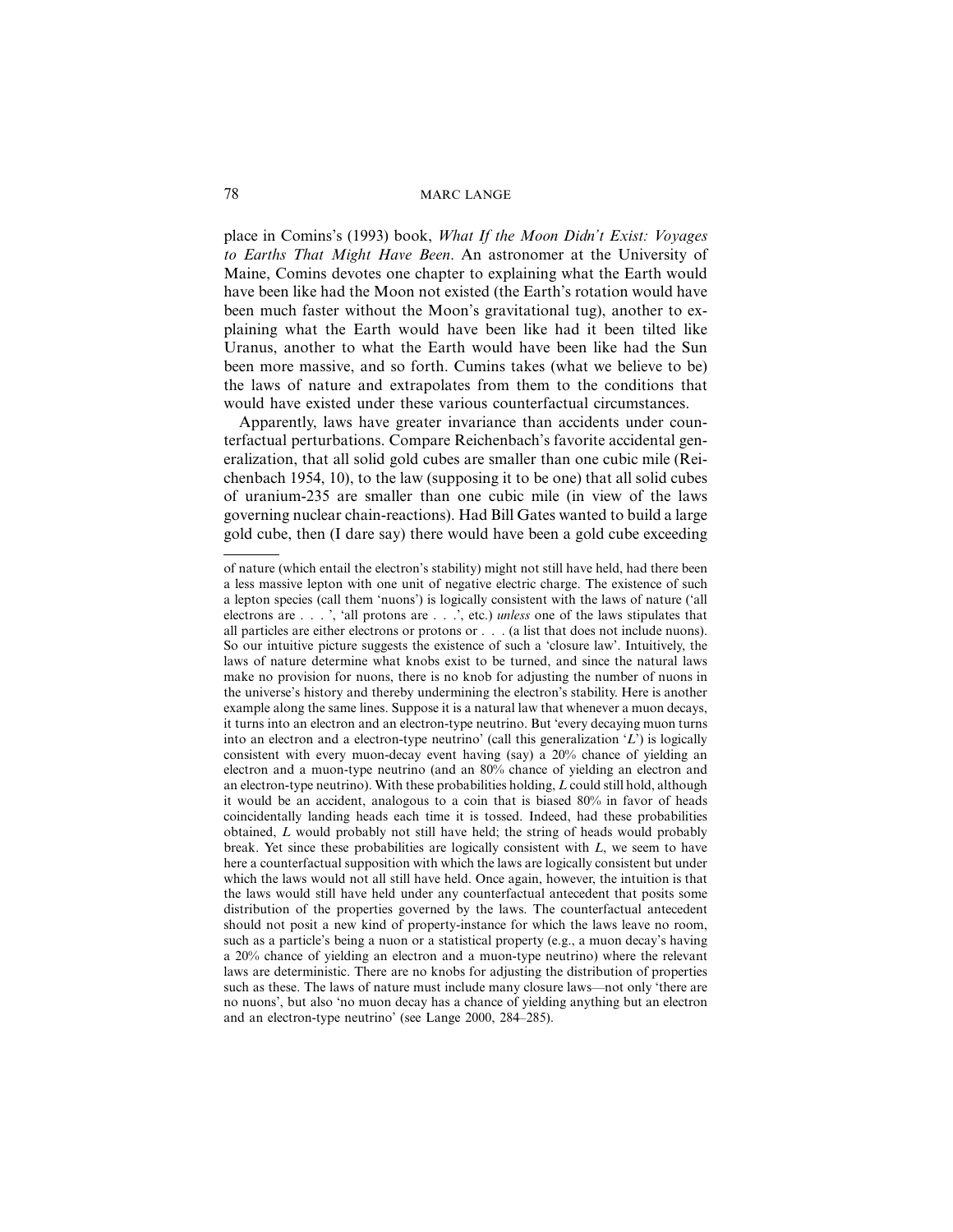a cubic mile. But even if Bill Gates had wanted to build a large cube of uranium-235, all U-235 cubes would still have been smaller than a cubic mile.<sup>6</sup> Indeed, the laws are also invariant under nested counterfactual suppositions. For example, even if Bill Gates had had access to 23rdcentury technology, he would have failed to build a large U-235 cube, had he wanted to build one.<sup>7</sup> The laws would still have been true, had *p* been the case, for any *p* that is 'nomically possible' (i.e., logically consistent with all of the laws), and likewise the laws are invariant under nested counterfactual suppositions each of which expresses a nomic possibility. But for each accident *m*, there is some such *p* under which it is not the case that *m* would still have held. I shall term this idea 'Nomic Preservation' (NP):

**NP.** For any *m* that is not a logical necessity (understood broadly so as to include necessities that are conceptual, mathematical, etc.), it is a law that *m* if and only if for any counterfactual suppositions *q*, *r*, and so on, the subjunctive conditionals  $q \rightarrow m$  ['had *q* been the case, then *m* would (still) have been the case'],  $r \rightarrow (q \rightarrow m)$ , and so on, are all true as long as *q* is nomically possible (i.e., logically consistent with every  $m$  where it is a law that  $m$ ,  $r$  is nomically possible, and so on.

(I shall reserve lowercase letters for sentences purporting to state facts that are governed by laws but not facts about what's doing the governing. So '*q*' may stand for 'all emeralds are green' or 'all solid gold cubes are smaller than a cubic mile' but not for 'it is a law that all emeralds are green' or 'it is an accident that all solid gold cubes are smaller than a cubic mile'.) Principles roughly like NP have been defended by Chisholm (1946), Strawson (1952), Mackie (1962), Pollock (1976), Jackson (1977), Goodman (1983), Bennett (1984), Horwich (1987), Carroll (1994), and many others.<sup>8</sup>

6. OK, even Bill Gates could not afford a cubic *mile* of gold. But he could afford a cubic meter of gold—or a cubic mile of good-quality Timothy hay. But set these details aside for the sake of a vivid example.

7. The nested counterfactual  $p \Box \rightarrow (q \Box \rightarrow r)$  is not logically equivalent to  $(p \& q) \Box \rightarrow$ *r*). For example, suppose we run a race, I try hard and win, and I boast that I would always win if I tried: had you won, then had I tried, I would have won. This nested counterfactual is plainly not logically equivalent to the false 'had you won the race and I tried, then I would have won'.

8. In stating NP, I ignore any complications that might result from distinguishing laws of nature from contingent logical consequences of the laws that are not themselves laws. That is, in considering counterfactual suppositions that are logically consistent with every *m* where it is a law that *m*, I presume that *m* is a law if *m* is contingent and follows logically from  $h \& j \& \cdots \& k$ , where it is a law that *h*, it is a law that *j*, . . . and it is a law that *k*.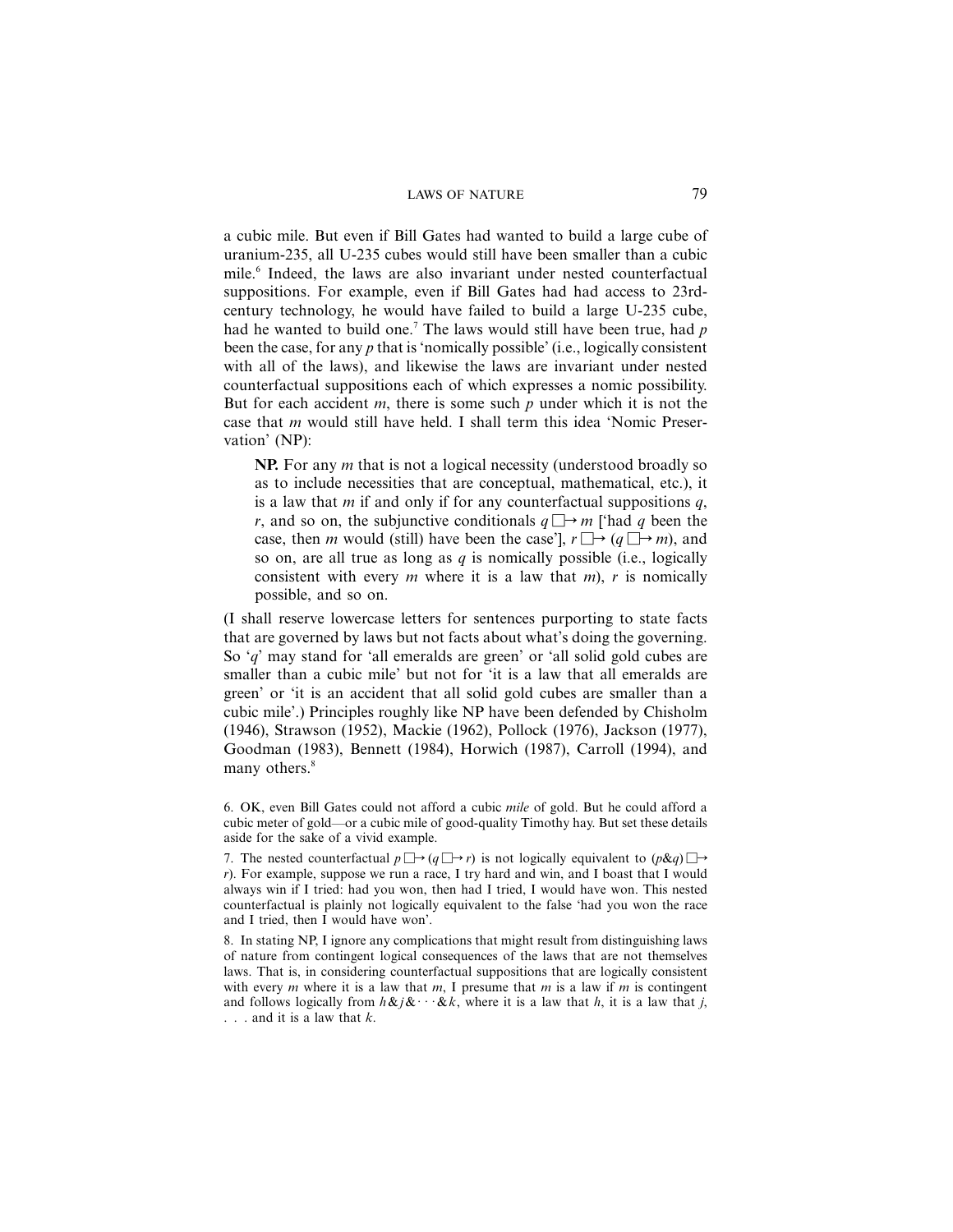Of course, the truth-values of counterfactual conditionals are notoriously context-sensitive. For example, in a conversational context where we are bemoaning the paucity of quality pitching in the Major Leagues today, the counterfactual 'had Hank Aaron been playing today, he would have hit 60 home runs in a season' expresses a truth, whereas this counterfactual conditional expresses a falsehood in a context where other facts (such as Aaron's date of birth) are also salient, and accordingly a truth is expressed by 'had Hammerin' Hank been playing today, he would still have managed to slug 10 homers in a season, despite being in his 70s'. I presume that the laws of nature are the same in all conversational contexts. Since NP purports to capture the *logical* relation between laws and counterfactuals, and logic is not context-sensitive, I understand NP as asserting that if *m* is a law, then  $q \rightarrow m$  and so forth are true in all conversational contexts.<sup>9</sup>

NP permits there to be *some* nomically possible counterfactual suppositions *q* under which a given accident is invariant. Admittedly, all gold cubes would still have been smaller than a cubic mile even if I had worn a different shirt today. NP insists only that there be some nomically possible counterfactual supposition *q* under which the gold-cube generalization would not still have held. Plainly, there is at least one such supposition: Had there been a solid gold cube larger than a cubic mile! Of course, this *q* can be used with NP to show that Reichenbach's generalization does not state a law only because this *q* is nomically possible that is, only because Reichenbach's generalization does not state a law!

This example highlights the circularity that threatens if we use the notion of consistency with the laws to delimit the range of counterfactual perturbations under which a fact must be invariant in order for it to qualify as a law. We would then be using the laws to pick out the range of counterfactual suppositions that, in turn, are used to pick out the laws. To understand what laws of nature are, we need a means of distinguishing the laws from the accidents that does not presuppose that this distinction has already somehow been drawn.

<sup>9.</sup> The context-sensitivity of counterfactual conditionals is fully recognized by advocates of principles like NP. In Lange 2000 and Lange 2007, I give a fuller account of the way that principles like NP must be crafted to respect the context-sensitivity of counterfactuals. Here I omit these details (since they would not affect my arguments) as well as my defense of NP against the suspicion that there are at least some conversational contexts in which a law fails to be invariant under a counterfactual supposition that is logically consistent with all of the laws. Seelau et al. (1995, 66) offer a psychological perspective on the way that, despite context-sensitivity, "counterfactual thoughts are restricted to those that are plausible given the natural laws operating in the world."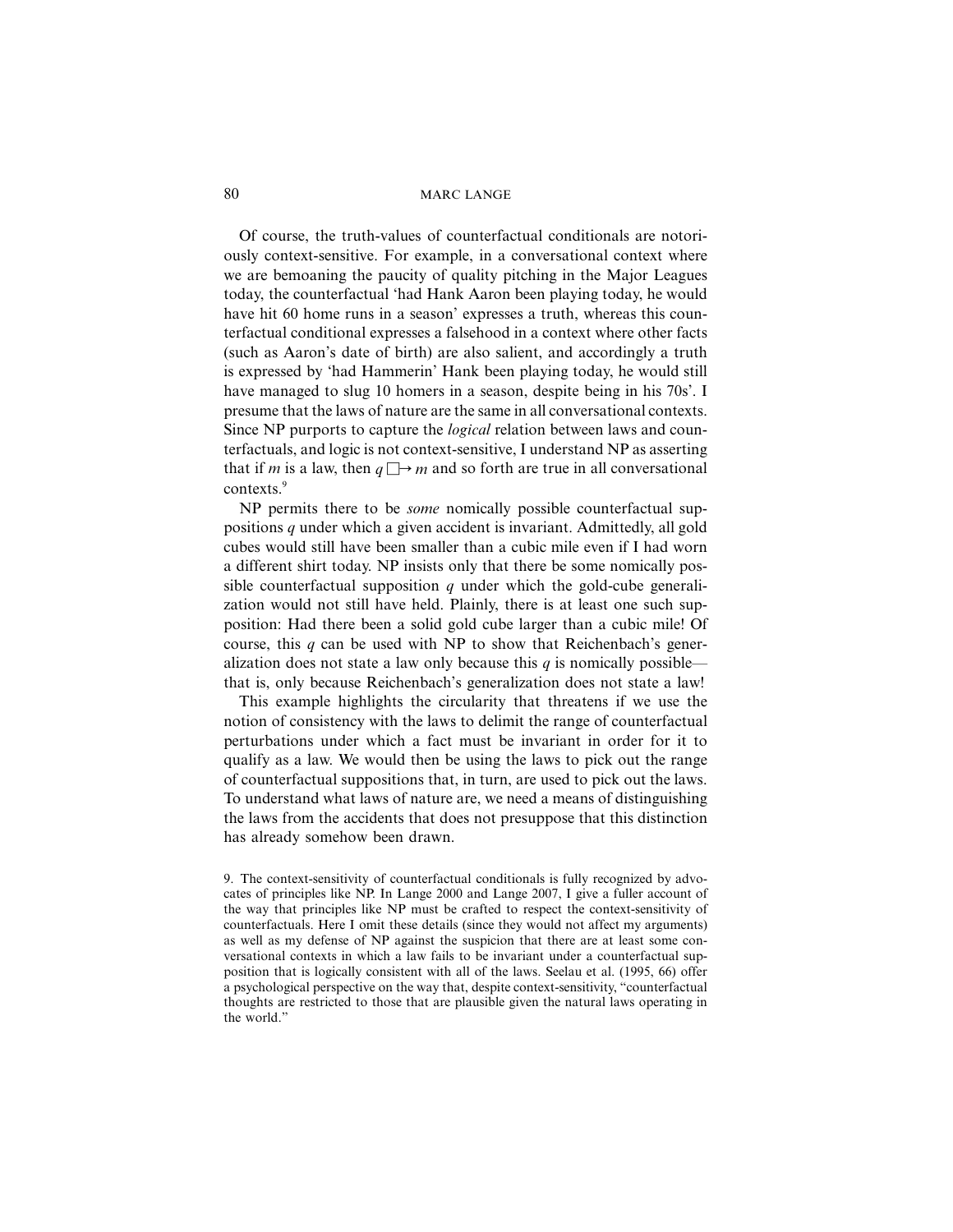A solution to this problem can be found.<sup>10</sup> The problem arose from NP's invoking a range of counterfactual suppositions (namely, every nomically possible *q*) that has been designed expressly to suit the laws. What if we extend the same courtesy to a set containing accidents, allowing it to pick out a range of counterfactual suppositions especially convenient to itself: those suppositions that are logically consistent with that set? Take, for example, a logically closed set of truths *m* (i.e., a set containing every logical consequence *m* of its members) that includes the fact that all gold cubes are smaller than a cubic mile. The set's members would not all still have been true had Bill Gates wanted to build a large gold cube. So for the set's members all to be invariant under every counterfactual supposition that is logically consistent with them (taken all together), the set must contain the fact that Bill Gates never wants to build a large gold cube; the counterfactual supposition that he wants to do so is then logically inconsistent with a member of the set. However, presumably had Melinda Gates (Bill's wife) wanted a large gold cube, then Bill would have wanted one built. So having included the fact that Bill Gates never wants to build a large gold cube, the set must also include the fact that Melinda Gates never wants one, in order for all of the set's members still to have been true under any counterfactual supposition with which the set is logically consistent.

Such a set must be very inclusive. Suppose, for example, that the set omits the accident that all of the apples on my tree are ripe. Here is a counterfactual supposition that is logically consistent with the set: had either some gold cube exceeded one cubic mile or some apple on my tree not been ripe. Under this counterfactual supposition, there is no reason why the generalization about gold cubes (which is in the set) should take priority in every conversational context over the apple generalization (which we have supposed not to be in the set). So it is not the case that the gold-cube generalization is preserved (in every conversational context) under this counterfactual supposition. Hence, the set must also include the apple generalization if the set is to be invariant under every counterfactual supposition that is logically consistent with it. The upshot is that if a logically closed set of truths includes an accident, then it must include every accident if it is to be invariant under every counterfactual supposition that is logically consistent with it.

But according to NP, the set of laws possesses exactly this kind of invariance. We can now specify (without circularity) the laws' distinctive relation to counterfactuals. Take a logically closed set  $\Gamma$  of truths that is

<sup>10.</sup> Lange (2000) contains more elaborate argument for the following account.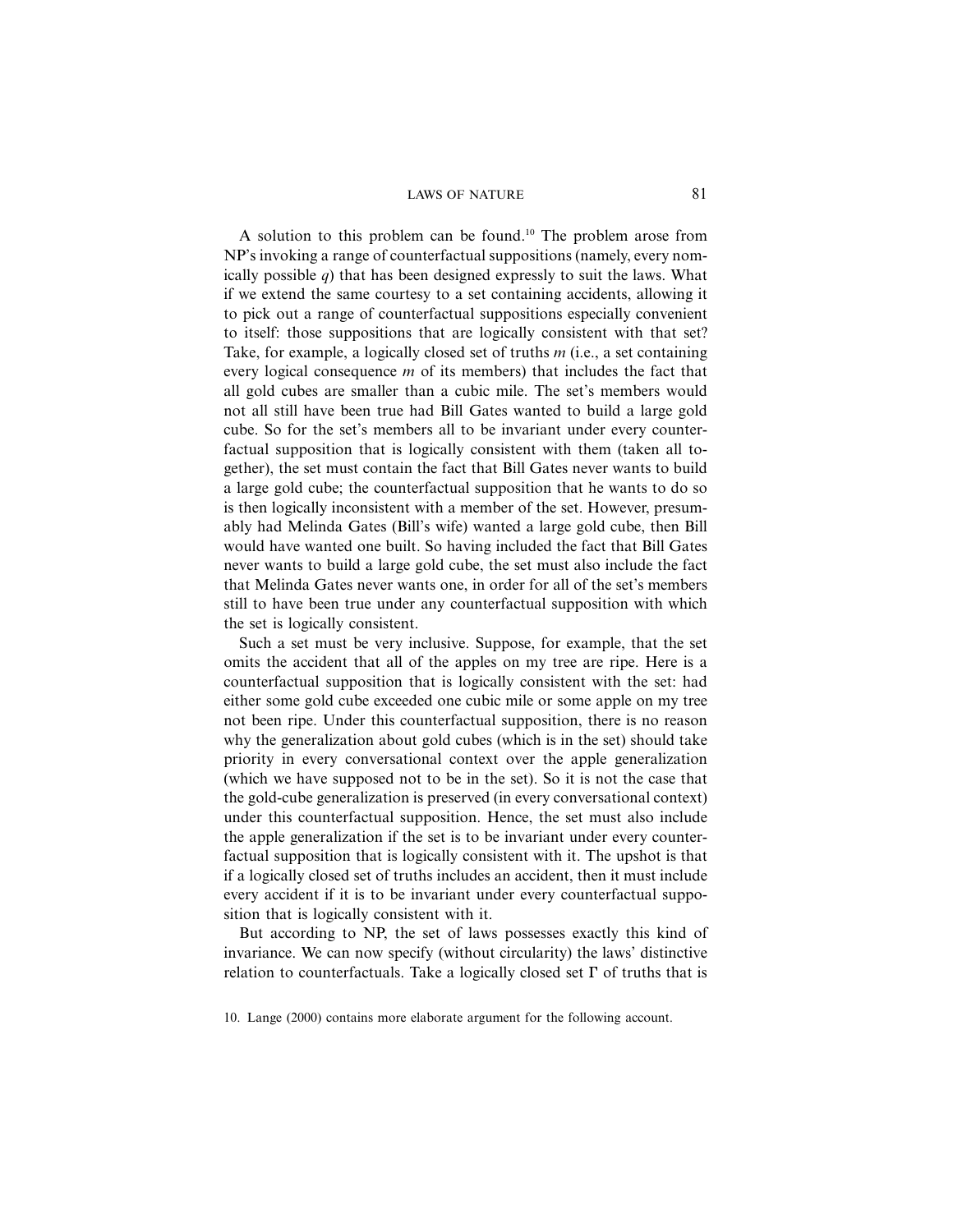neither the empty set nor the set of all truths *m*. <sup>11</sup> Consider those counterfactual suppositions with which  $\Gamma$  is logically consistent. Call the set 'stable' exactly when the set's members would all still have held, under every such counterfactual supposition (whatever the context)—indeed, no matter how many such suppositions are nested. More precisely,

 $\Gamma$  is 'stable' exactly when for any member *m* of  $\Gamma$  and any claims *q*, *r*, *s*, . . . , each of which is logically consistent with  $\Gamma$  (e.g.,  $\Gamma \cup$  ${q}$  is logically consistent), the subjunctive conditionals (which are counterfactuals if *q*, *r*, *s*, . . . , are false)

 $q \Box \rightarrow m$ ,  $r \Box \rightarrow (q \Box \rightarrow m),$  $s \rightarrow (r \rightarrow (q \rightarrow m))$ , and so on, are true in any context.

Then *m* is a law exactly when *m* is not a logical necessity and belongs to a set that is stable.<sup>12</sup>

Since 'stability' is not defined in terms of law (but rather allows each set to pick out for itself the range of counterfactual suppositions under which its invariance is to be assessed), we have here a noncircular way of drawing a sharp distinction between laws and accidents. On this view, what makes the laws special, as far as their range of invariance is concerned, is that they form a stable set: *collectively*, taken as *a set*, the laws are as resilient as they could logically possibly be. All of the laws would still have held under *every* counterfactual supposition under which they *could* all still have held—every supposition with which they are collectively logically consistent. No set containing an accident can make that boast (except for the set of all truths *m*, for which the boast is trivial: there are *no* counterfactual suppositions *p* with which all such truths together are logically consistent). A stable set is *maximally* resilient under counterfac-

11. Had I not excluded these two sets, then they would have *trivially* qualified as 'stable' by the upcoming definition (if the widely accepted principle of counterfactual reasoning known as 'Centering' holds). I want to focus on nontrivial stability, since belonging to a nontrivially stable set is (I argue) associated with being a law and possessing necessity of some variety.

12. Even if there is more than one stable set, it suffices for *m* to belong to at least one stable set. In Lange 2000, I show that for any two stable sets, one must be a proper subset of the other. The laws may form a hierarchy, as in Newtonian physics, where the laws of motion form a more exclusive stratum of law, and the force laws join the laws of motion in forming a more inclusive stratum. (Classically, had the electromagnetic force been stronger, the second law of motion would still have held. Classical physicists used the second law of motion to investigate what would have happened had various hypothetical force laws held. See, e.g., Airy 1830.)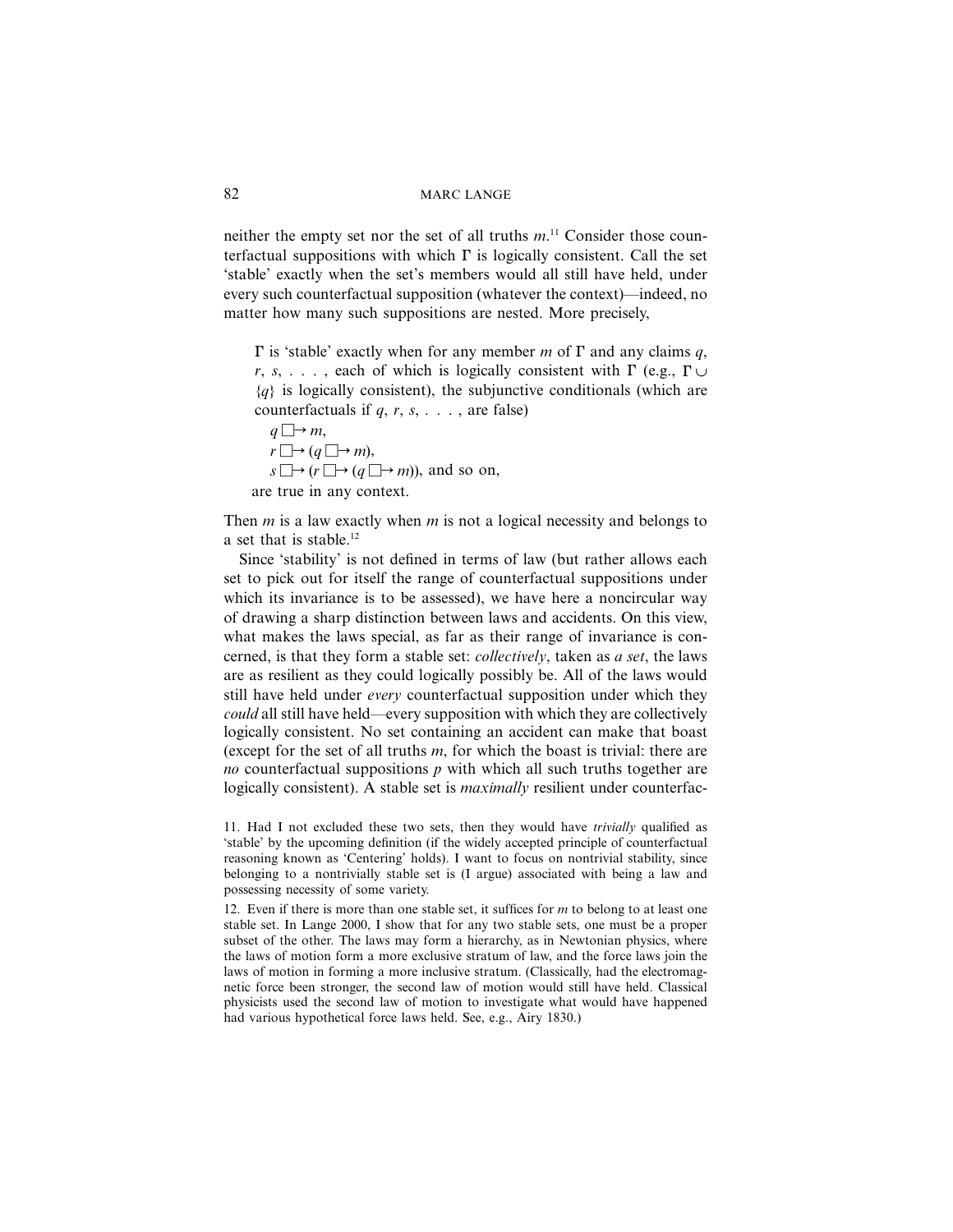tual perturbations; it has as much invariance under counterfactual suppositions as it could logically possibly have.

Here, it seems, we have identified what it is about the laws in virtue of which they possess a certain kind of *necessity* despite being contingent truths. Intuitively, 'necessity' is an especially strong sort of persistence under counterfactual perturbations. But not all facts that would still have held, under even a wide range of counterfactual perturbations, qualify as 'necessary'. Possessing some variety of 'necessity' is supposed to be *qualitatively* different from merely being invariant under a wide range of counterfactual suppositions. Because the set of laws is maximally resilient as resilient as it could logically possibly be—there is a species of necessity that all and only its members possess. No variety of necessity is possessed by an accident, even by one that would still have held under many counterfactual suppositions.

The laws' stability thus accounts not only for the sharp distinction between laws and accidents, but also for the laws' necessity. (Presumably, the laws' necessity is, in turn, associated with the laws' distinctive explanatory power.) Let us now see how the laws' stability bears upon the possibility of (2)'s holding as a law for the universe's first  $10^{-10}$  seconds and (3)'s holding as a law thereafter.

**5. Why the Laws Are Immutable.** The above definition of 'stability' took a stable set as consisting exclusively of truths. But as we saw earlier, this stipulation begs the question against the laws' mutability if we take the laws to form a stable set. Accordingly, let us try to be more accommodating to the possibility of temporary laws by defining 'stability for a given period of time' and then identifying the laws during some period with the members of a set that is stable for that period. Take a logically closed set  $\Gamma$  of claims *m*, where each *m* is 'true of that period' (as I defined this notion earlier) and where  $\Gamma$  is neither the empty set nor the set of all claims *m* that are true of that period. Now call such a set 'stable for that period' exactly when its members exhibit the invariance under counterfactual suppositions that in the previous section we identified as distinguishing laws from accidents—that is, exactly when all of the conditionals demanded by the definition of "stability" are true in any context. Does a connection between lawhood during some period and stability for that period permit the laws to be different in different periods?

(It may well strike you that once we have allowed *m*'s that are not true, but merely true of the given period, to be eligible for membership in a set that is stable for that period, then we should also drop the requirement that the members of such a set be invariant under all of these counterfactual suppositions in order for the set to qualify as stable for that period. Rather, we should restrict the counterfactual suppositions to those that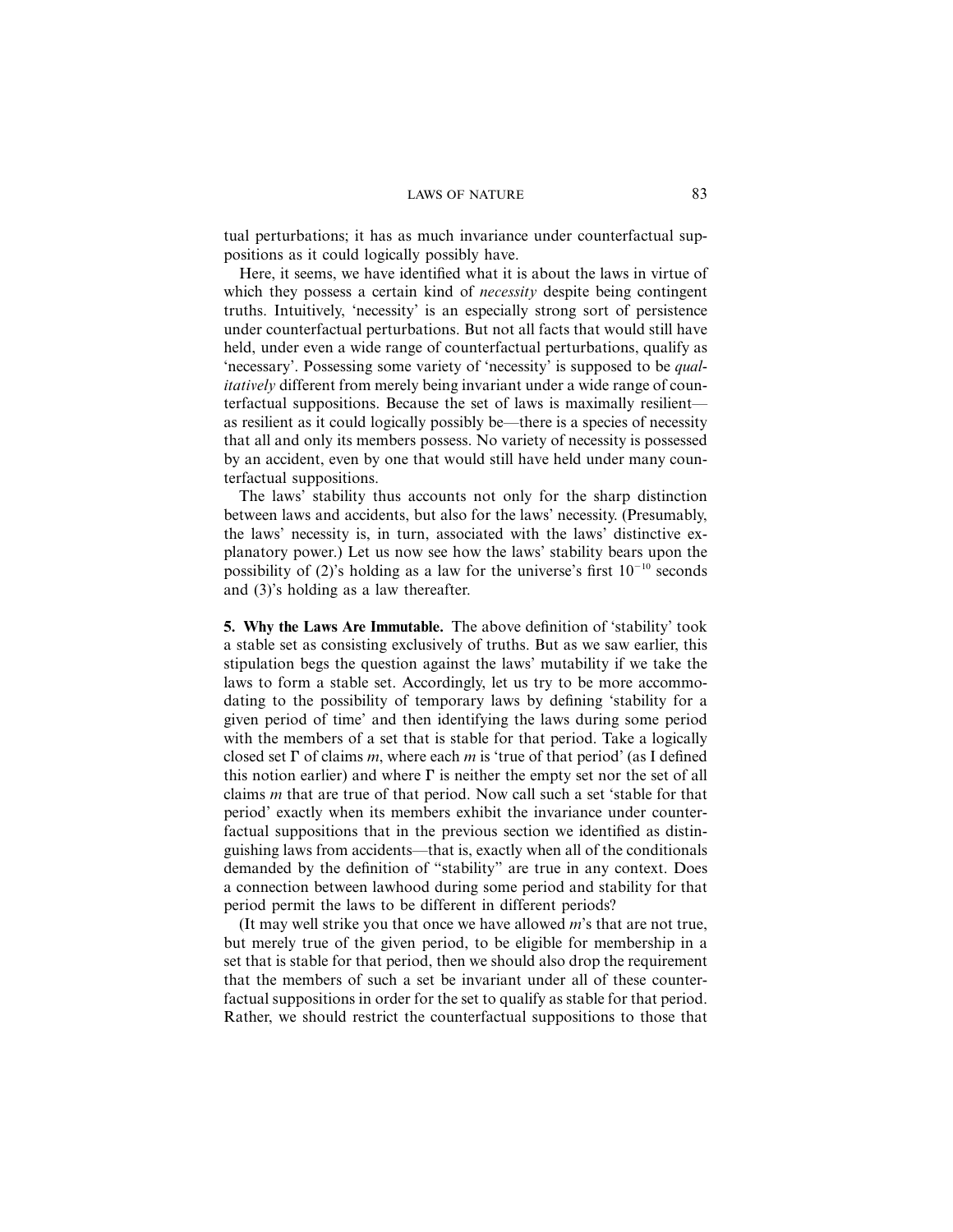pertain exclusively to the given period. Shortly, I will entertain this proposal for lowering the bar further.)

Suppose that (2) is a law when the universe is no more than  $10^{-10}$ seconds old. Then the counterfactual conditional (4) must be true; (4)'s truth is part of what makes a certain set containing (2) qualify as stable for that period.<sup>13</sup> Suppose that  $10^{-10}$  seconds after the Big Bang, (3) replaces (2) as a law. Hence, the counterfactual conditional (5) must be true; (5)'s truth is part of what makes a certain set containing (3) qualify as stable for the period when the universe is more than  $10^{-10}$  seconds old. However, here is another counterfactual whose truth is required in order for that set containing (2) to count as stable for the pre- $10^{-10}$ -second period:

(6) Had two electrons been at rest and exactly *r* centimeters apart for at least *r*/*c* seconds at some moment when the universe is *more* than  $10^{-10}$  seconds old, then any such electrons would have experienced at that moment a mutual electrostatic repulsion of *F* dynes.

After all,  $(6)$ 's counterfactual antecedent *q* is (I presume) also logically consistent with every member *m* of the set containing (2) that is stable for the earlier period. But (5) and (6) cannot both be true!<sup>14</sup>

We have here an argument that the laws cannot change, since the counterfactuals required for (2)'s lawhood during the earlier period conflict with the counterfactuals required for (3)'s lawhood during the later period. This argument is not vulnerable to the two objections lodged against the *reductio* considered in section 3. By dealing with counterfactuals, the above argument permits (2) and (3) to be uninstantiated, voiding the first objection. And the above argument does not begin by presupposing that *m* is a law during a given period only if *m* is true *simpliciter*; in order for *m* to be eligible for membership in a set that is stable 'for that period', *m* need merely be true 'of that period'. Nevertheless, even after making all of these accommodations to leave room for the laws to change, the above argument shows that the laws in a given period must be laws forever. This conclusion results not from the requirement that such a law be 'true

13. I assume throughout that (4)'s antecedent  $q$  is logically consistent with the relevant stable set, and likewise in my other examples.

14. You may be tempted to say that under the supposition that the laws change, (5) is true throughout the earlier period and (6) is true thereafter, since the laws supporting them are laws during different periods. But it is no more possible for (5) (or [6]) to be true at one time and false at another than it is for 'At 6 a.m. on June 21, 2005, Smith is 6 feet tall' to be so. Of course, the counterfactual 'Had the match *now* been struck, it would have lit' might be true when uttered at one moment and false when uttered at another (say, before and after the match was moistened). But unlike the antecedent of the match counterfactual, the antecedents of (5) and (6) contain no indexical.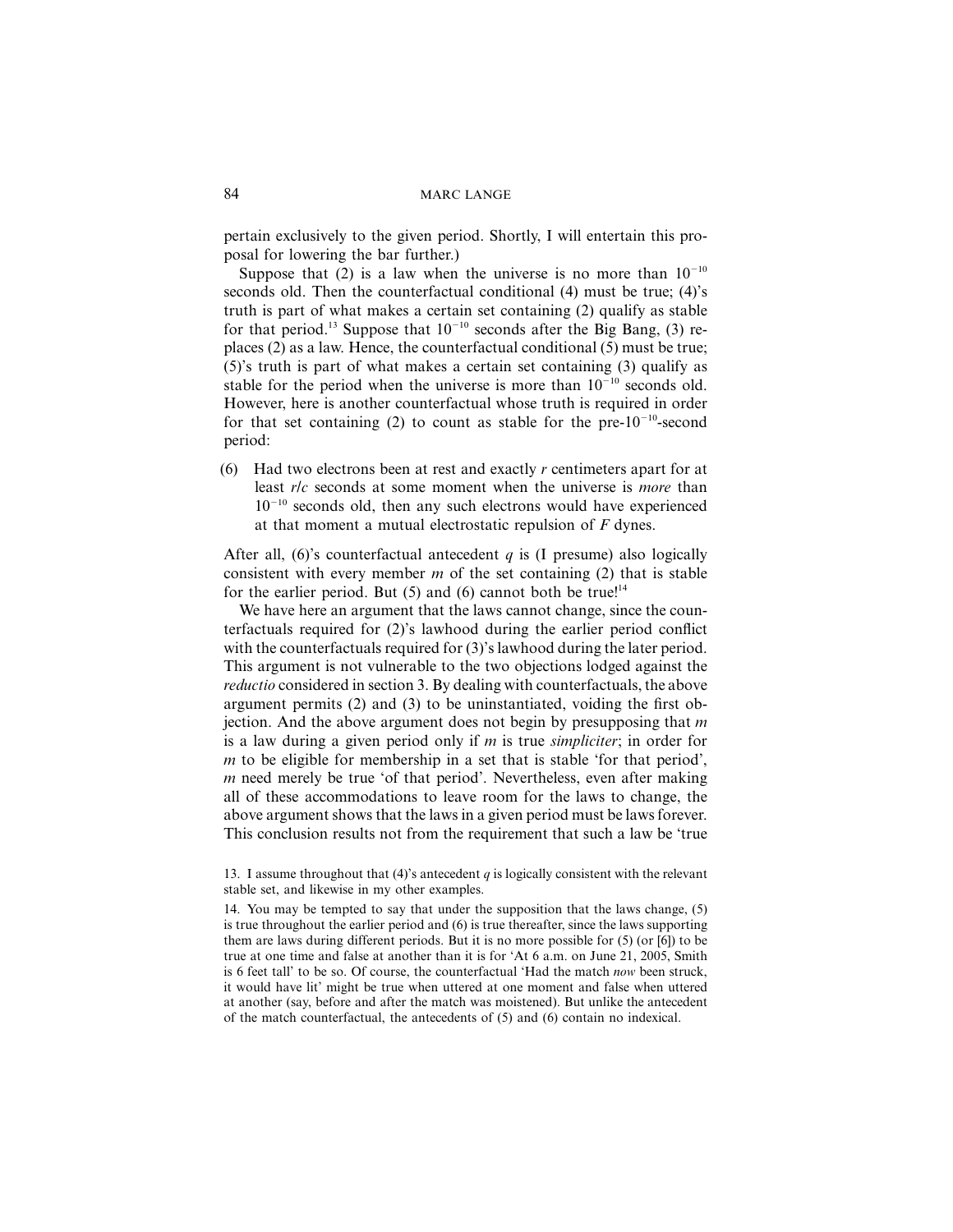of that period'. Rather, the laws' immutability follows from their 'lawlikeness' as elaborated in terms of their stability (at least for that period).<sup>15</sup>

We are now better positioned to recognize how (1)'s being a law at all times (an eternal but time-dependent law) would differ from (2)'s and (3)'s each being laws at different times (temporary laws). (Recall that some physicists have recently floated the theory that new laws can kick in at a later moment and that these 'newly created laws did not exist at the beginning as laws'. Such remarks seem intended to distinguish the theory under consideration from a theory with eternal but time-dependent laws.) If the laws must form a stable set, then for (1) to be a law at all times, (4) and (5) must be true, but (6) does not need to be true, so there is no contradiction. In contrast, if (2) is a law during the earlier period in the universe's history and the laws of that period must form a set that is stable for that period, then (4) and (6) must be true, which conflicts with the counterfactuals required for (3) to be a law during the later period. In short, if (2) is a law in the earlier period but (3) is not, then various counterfactuals must hold that do not reflect (3)—and thereby differ from the counterfactuals that must hold if (1) is always a law.

There is another way to argue for the laws' immutability by appealing to the connection between lawhood during a period and stability for that period. Suppose  $m$  is a member of  $\Gamma$ , a set that is stable *simpliciter*, and *q*, *r*, *s*, . . . , are each logically consistent with  $\Gamma$ . Then  $q \Box \rightarrow m$ ,  $q \Box \rightarrow$  $(r \rightarrow m)$ ,  $q \rightarrow (s \rightarrow m)$ ,  $q \rightarrow (r \rightarrow (s \rightarrow m))$ , and so on, are all true. So in the closest *q*-world, *m* is true and these conditionals hold:  $r \rightarrow$  $m, s \rightarrow m, r \rightarrow (s \rightarrow m)$ , and so on. And that's just what's needed for  $\Gamma$  to be stable *simpliciter* in the closest *q*-world.

If *q* is false, then this argument shows that the laws would still have been laws, had *q* been the case—taking the members of a set that is stable *simpliciter* to be laws, as we discussed in the previous section. We thereby save a powerful intuition: that had Jones missed his bus to work this morning, then the actual laws of nature would still have been laws—and so Jones would not have gotten to work on time had Jones (having missed his bus) simply clicked his heels and made a wish to get to work. (That was a nested counterfactual that just went by.)

Now let us run the same sort of argument, but this time let us begin by supposing not that  $\Gamma$  is stable *simpliciter*, but merely that  $\Gamma$  is stable

<sup>15.</sup> I could have argued instead that if (2) is a law in a given period, then since (2) must belong to a set that is stable for that period, the subjunctive conditional 'were squares four-sided, then (2)' is true, and so (since squares actually *are* four-sided) (2) is true—not merely true of that period. But (unlike the argument that I just gave in the main text) this argument fails to show that (2) is a *law* forever, though it does preclude (3)'s being an instantiated law during some period.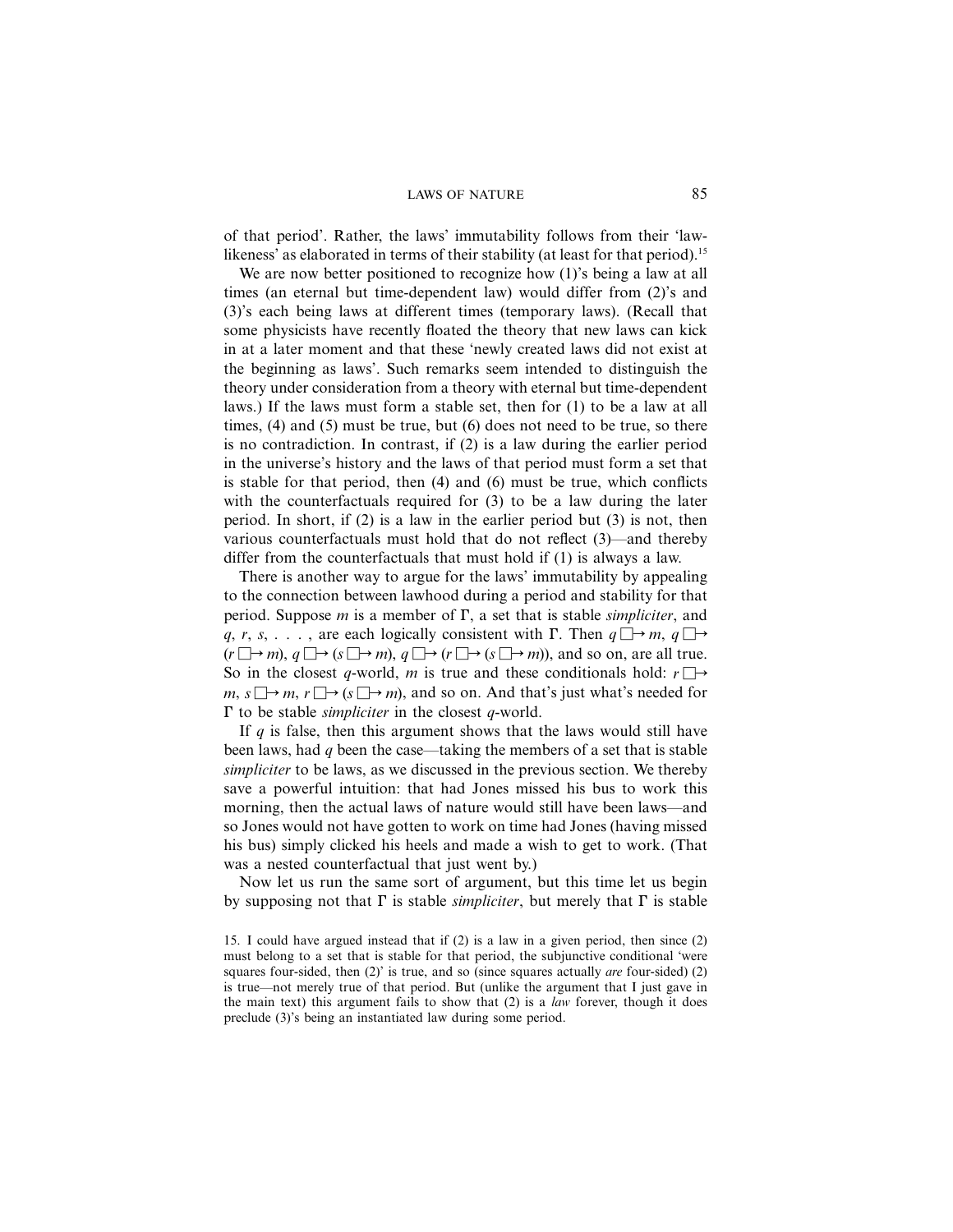for a given period. Suppose also that *q* is true, so the actual world is the closest *q*-world. Then by the above argument,  $\Gamma$  is stable *simpliciter*, not merely for a given period. (For example, that *q* is true and the subjunctive conditional  $q \rightarrow m$  is true entails that *m* is true *simpliciter*, not merely true of the given period.) So  $\Gamma$ 's members are laws forever, not merely during the given period. The laws are immutable.

By this argument, if  $\Gamma$  consists of all of the laws during a given period, then  $\Gamma$ 's members are laws forever. This reasoning does not merely require all of  $\Gamma$ 's members to be laws during a later period. It also prohibits some other claim  $m$  that is logically consistent with each of  $\Gamma$ 's members, but not a law during the given period, from being a law (along with  $\Gamma$ 's members) during a later period—coinciding with the advent of new 'generations' of particles. If set  $\Sigma$  (containing *m*) contains all and only the laws during a later period, then by the argument that we have just rehearsed,  $\Sigma$ 's members (including *m*) must also have been laws during the earlier period.

It might well be objected that despite lowering the bar from stability *simpliciter* to stability for a given period, I have not been sufficiently hospitable to the possibility of the laws' changing. It turned out that for  $\Gamma$  to be stable for a given period, the very same conditionals must be true as for  $\Gamma$  to be stable *simpliciter*. As we have just seen, this requirement demands that the laws during a given period be laws forever—even though I did not begin by stipulating that the laws during a given period must be true *simpliciter*, merely that they must be true of that period. Accordingly, it might be suggested (as I foreshadowed near the start of this section) that we should relax the requirements that a set  $\Gamma$  (of claims true of a given period) must satisfy to qualify as 'stable for that period'. Let us now say that the only subjunctive conditionals  $q \rightarrow m$ ,  $q \rightarrow (r \rightarrow$ *m*), . . . that must be true (in any context) are those where *q*, *r*, . . . each concerns exclusively the given period and where *m*, a logical consequence of  $\Gamma$ , concerns exclusively the given period. (We might say that  $q$  concerns exclusively the given period—say, when the universe is no more than  $10^{-10}$  seconds old—if and only if there is no possible world where *q* is false but *q* is 'true of the given period'. In other words, *q* concerns exclusively a given period exactly when, necessarily, *q* is true if the universe's history during that period is logically consistent with *q*.) If lawhood during a given period is connected to this relaxed sense of stability for that period, then—it might be suggested—(2)'s lawhood for the period when the universe is no more than  $10^{-10}$  seconds old does *not* demand that (6) be true, merely that (4) be true. Hence, the earlier argument for the laws' immutability is stopped.

However, even if there is a well defined sense of *q*'s concerning exclusively a given period, as in (4)'s antecedent exclusively concerning the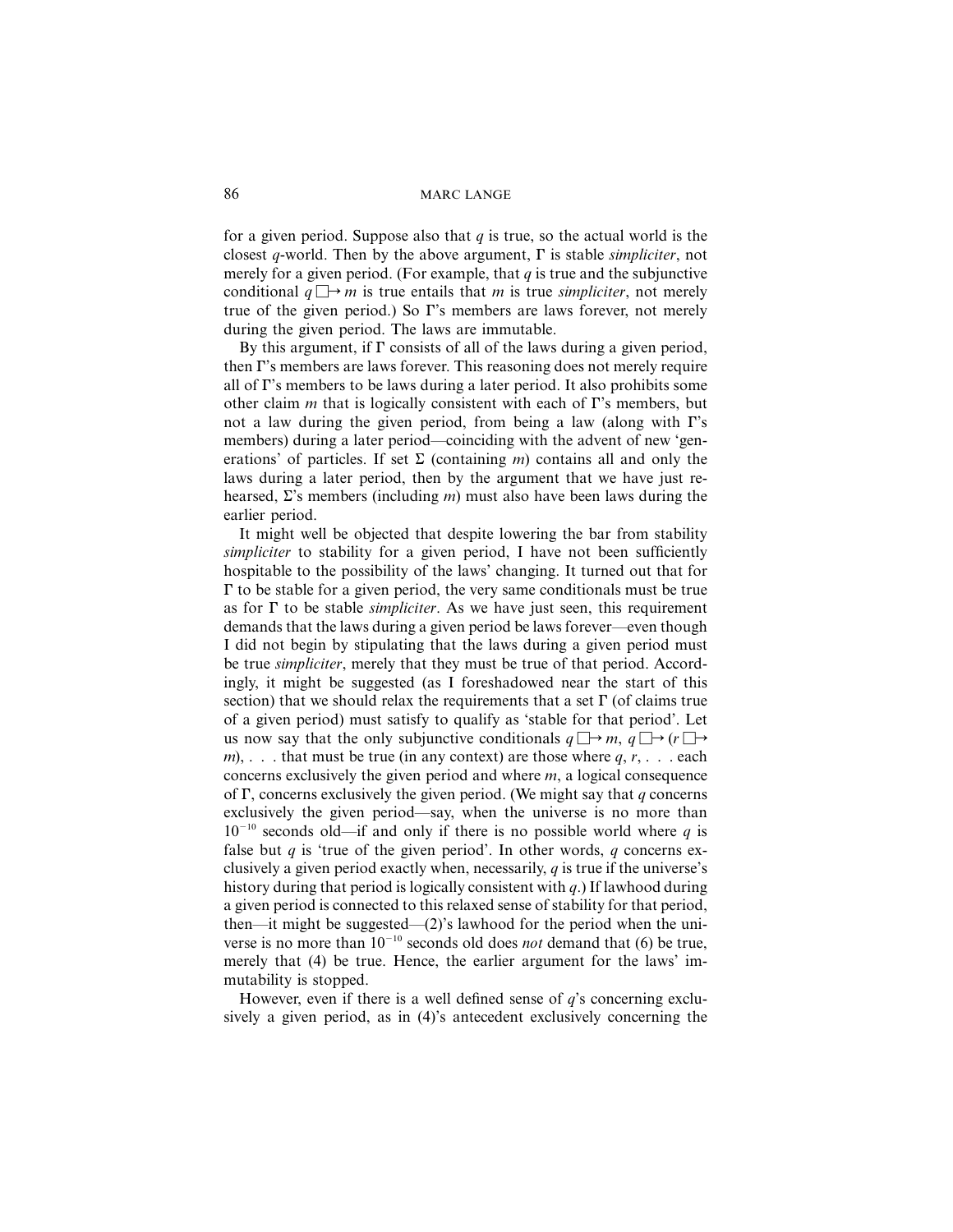period when the universe is no more than  $10^{-10}$  seconds old, what *is* the period during which (2) is a law? It is supposed to be the period when the universe is no more than  $10^{-10}$  seconds old. But let us suppose that this is also exactly the period when the universe's temperature is not below  $3 \times 10^{15}$  K. (For the sake of argument, I assume that it is an accident that the temperature is below  $3 \times 10^{15}$  K exactly when the universe is older than  $10^{-10}$  seconds.) So if (2)'s lawhood during this period is connected to (2)'s belonging to a set that is stable for that period (in the above, relaxed sense), then which counterfactual's truth does (2)'s lawhood demand, (7)'s or (8)'s?

- (7) Had two electrons been at rest and exactly *r* centimeters apart for at least *r*/*c* seconds at some moment when the universe is no more than  $10^{-10}$  seconds old and is *below* 3  $\times$  10<sup>15</sup> K, then any such electrons would have experienced at that moment a mutual electrostatic repulsion of *F* dynes.
- (8) Had two electrons been at rest and exactly *r* centimeters apart for at least *r*/*c* seconds at some moment when the universe is not below  $3 \times 10^{15}$  K and is *more* than  $10^{-10}$  seconds old, then any such electrons would have experienced at that moment a mutual electrostatic repulsion of *F* dynes.

There is no answer until there is a privileged way of picking out the period during which (2) is supposedly a law. But for there to be such a privileged way, something must privilege it. However, the obvious candidate is a law. Perhaps, for example, (2)'s lawhood is set to expire when the universe's age exceeds  $10^{-10}$  seconds, and this moment just happens to be when the universe's temperature falls below  $3 \times 10^{15}$  K. But in that case, (1) is the genuine law; the laws never really change; (2) was never a genuine law.16

Here is another way to put the same point. Suppose we specify the period during which (2) is supposed to be a law as the period before the universe's age exceeds  $10^{-10}$  seconds. In other words, suppose that counterfactuals like (7) are true whereas those like (8) are false, so that (2) belongs to a set that is 'stable for the period before the universe's age exceeds  $10^{-10}$  seconds' (in the above, relaxed sense)—and (3) likewise belongs to a set that is (in the relaxed sense) stable for the period thereafter. Then the counterfactuals whose truth makes these sets stable for those periods follow from the counterfactuals whose truth makes a set containing (1) stable *simpliciter*. So on this interpretation of the laws 'changing', (2)'s being a law during the pre- $10^{-10}$ -second period and (3)'s being

16. Of course, since (1) is a law and logical consequences of laws are laws (see note 8), it is a law that (2) is true of the period before the universe turns  $10^{-10}$  seconds old.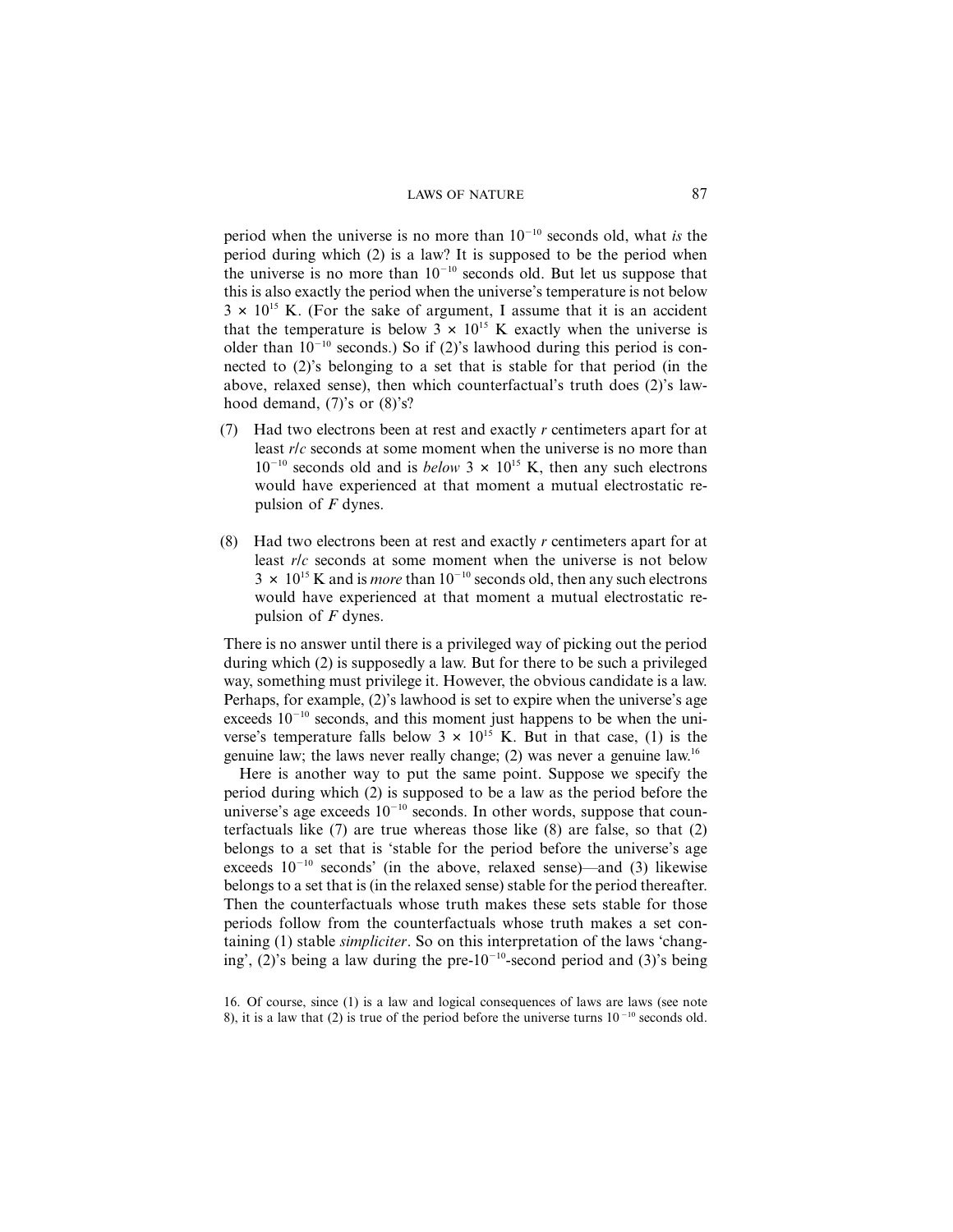a law thereafter adds nothing, as far as which subjunctive conditionals hold is concerned, to (1)'s being a law forever. I suggest that the temporary laws add nothing *at all* here. Once it is stipulated that the relevant period is to be designated as the period before the universe's age exceeds  $10^{-10}$ seconds, the laws 'changing' from (2) to (3) at the close of that period is nothing but (1)'s being a law throughout the universe's history. We have here not temporary laws, but rather an eternal (albeit time-dependent) law.<sup>17</sup>

**6. Consequences for Metaphysical Analyses of Law.** We have found no interesting sense in which the laws can change. I conclude that the laws are immutable. From this result, what morals can we draw regarding what it *is* to be a law of nature?

Consider first Lewis's Humean 'best system' account of the laws as the members of the deductive system of truths having the best combination of simplicity and informativeness regarding the entire history of instantiations of all properties of an elite sort: the natural, categorical, nonhaecceitistic properties possessed intrinsically by spatiotemporal points or occupants thereof (Lewis 1973, 73; 1986; 1999). On Lewis's account, the laws are immutable, since the laws at each moment are fixed in the same way by the same thing: the universe's complete history of elite-property instantiations.

However, Lewis's account entails the laws' immutability only because

However, (3) cannot achieve temporary lawhood by this route if its temporary lawhood would require its belonging to a set  $\Gamma$  that is stable (in the above, relaxed sense) for the period after the universe's age exceeds  $10^{-10}$  seconds. Suppose that *q* exclusively concerns the period after the universe is  $10^{-10}$  seconds old, and although *q* is logically consistent with (3) (and indeed, let us presume, with  $\Gamma$ ), *q* is much more likely if (2) is true of the given period than if (3) is true of that period. Then (at least in certain contexts, where backtracking is permitted) had *q* obtained, then the indeterministic process might well have had a different outcome and so (3) might well not have been true of the given period. Therefore, (3) does not belong to a set that is stable (in the relaxed sense) for the period after the universe is  $10^{-10}$  seconds old and so is not a temporary law.

<sup>17.</sup> I have just argued that if we try to have (3)'s lawhood set by law to kick in when the universe's age exceeds  $10^{-10}$  seconds, then (1) is an eternal law and (3) is not a temporary law. However, what if (3)'s lawhood is not predetermined to kick in, but rather results from an indeterministic process? For example, suppose it is a law that when the universe is exactly  $10^{-10}$  seconds old, there is a 50% chance that (3) will thenceforth be a law and a 50% chance that (2) will thenceforth be a law. (The statistical law we have just posited would be a meta-law: a law governing other laws. See Lange 2007 for more on meta-laws.) If by chance (3) turns out thenceforth to be a law, then it will apparently be a temporary law; before the universe is  $10^{-10}$  seconds old, it is not a law that (3) holds after the universe is  $10^{-10}$  seconds old, since before the universe is  $10^{-10}$  seconds old, there is some chance that (2) holds and (3) does not after the universe is  $10^{-10}$  seconds old.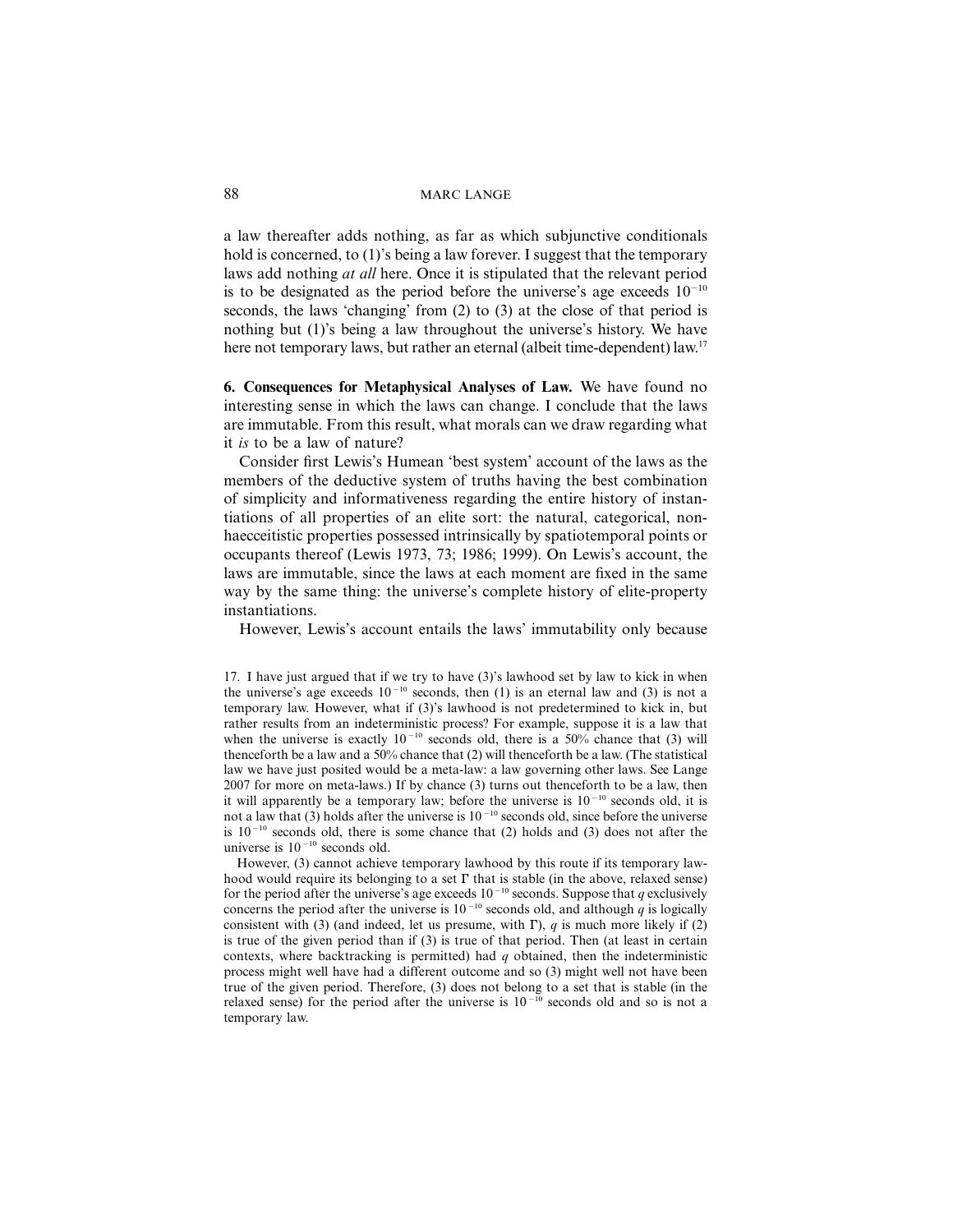a certain parameter in the account has been set to 'the universe's entire history'. That parameter could be set differently. For example, there is a deductive system of truths having the best combination of simplicity and informativeness regarding the elite-property instantiations during a given period. I see no grounds on which Lewis's account could object to deeming the members of that system to be the laws during that period.

For instance, Lewis's account might be motivated roughly as follows (following Beebee 2000, 547):

You: Describe the universe please, Lord.

God: I'm so glad you asked. Right now, there's a particle in state  $\Psi_1$  and another particle in state  $\Psi_2$  and I'll get to the other particles in a moment, but in exactly 150 million years and 3 seconds, there will be a particle in state  $\Psi_3$  and another particle in state  $\Psi_4$  and . . .

You (checking watch): Lord, I have to hold office hours in a few minutes.

God: All right, I'll cater to your schedule by describing the universe in the manner that is as brief and informative as it is possible simultaneously to be. This is just to tell you the laws of nature.

You: Do tell . . .

The trouble is that you might just as well have begun the conversation by asking God to tell you about the goings on during some particular period of the universe's history. If what God ultimately tells you in the first imaginary conversation merits being deemed 'the natural laws', then by the same token, what God ultimately tells you in the second imaginary conversation merits being deemed 'the laws during the given period'.

The deductive system of truths having the best combination of simplicity and informativeness regarding the actual universe's first  $10^{-10}$  seconds is presumably rather different from the best system for the  $10^{-10}$ second period beginning when you reach the end of this sentence. Indeed, if the laws of a given period are just the members of the best system for that period, then the laws of March 2005 could in principle differ even from the laws of March 10, 2005.

Such a result is avoided, and the laws are immutable, only if we restrict our attention to the best system for the universe's entire history. But the rest of Lewis's account does not demand this restriction; the notion of 'the best system for the period  $[t_1, t_2]$ ' is perfectly coherent (if the notion of 'the best system for the universe's entire history' is coherent). To fix the relevant period as the universe's entire history is artificial; it must be inserted 'by hand'. If the laws are immutable, then Lewis's account con-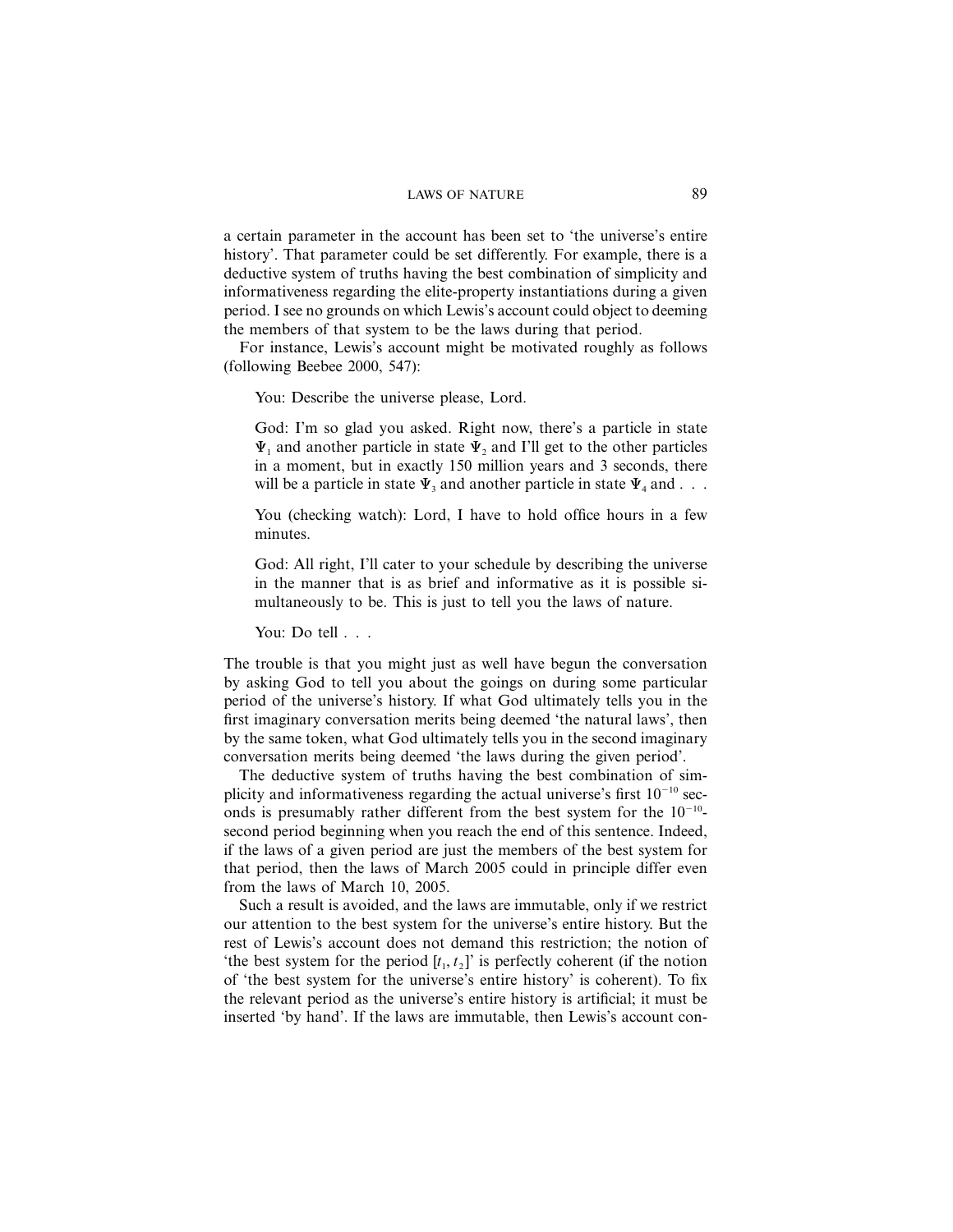tains an extra degree of freedom—a surplus adjustable parameter, which must be set in an ad hoc manner.<sup>18</sup>

Non-Humean account of natural law would seem better able to explain why the laws are immutable. For example, suppose that laws are contingent relations (of a certain sort) among universals, as Armstrong (1983, 1997), among others, has maintained. Since universals stand outside of the ebb and flow of particular events, $19$  so likewise (it seems) does their standing in certain relations; those facts cannot change. Armstrong (1983, 79–80, 100) argues that since a property is identical in all of its instantiations, any relation among universals must hold omnitemporally.

However, Armstrong recently says that although he used to argue that no change in the contingent relations among universals is possible, he now tends to think otherwise:

Why may it not be that F has the nomic relation [to] G at one time, but later, since the connection is contingent, this relation lapses, perhaps being succeeded by F's being related to H? . . . It seems that I have to allow that contingent relations between universals can change. (1997, 257–258)

Armstrong's thought seems to be that although a property remains identical in all of its instantiations, a universal need not stand in the same nomic-necessitation relations at all times for it to be the selfsame universal. If that is correct, then (since, I have argued, laws cannot change) laws cannot be 'nomic necessitation' relations among universals.

I am inclined to think that the analysis of laws in terms of contingent 'nomic necessitation' relations among universals ultimately fails to specify whether or not the laws can change. The notion of a nomic necessitation relation is left underdescribed. Of course, the account could be made simply to stipulate that the nomic necessitation relations holding among

19. Although, Armstrong says, a universal cannot exist uninstantiated (as came up in note 4).

<sup>18.</sup> Of course, my argument that the laws must be immutable depended crucially on certain views of the laws' relation to counterfactuals (notably NP and the laws' stability) that Lewis famously rejects. So although my initial aim was *first* to figure out whether or not the laws must be immutable, and only *then* to test various proposed philosophical analyses of law by examining how well they explain why this is so, my argument that the laws must be immutable ended up not proceeding from neutral ground, but rather begged the question against Lewis's account. Neutral ground is hard to find hereabouts. Nevertheless, I have identified an adjustable parameter in Lewis's account; although Lewis has adjusted it so that his account entails that the laws must be immutable, their immutability is dispensable rather than integral to the account (in the absence of some further motivation—perhaps deriving from the laws' systematizing function—for setting the parameter as Lewis does).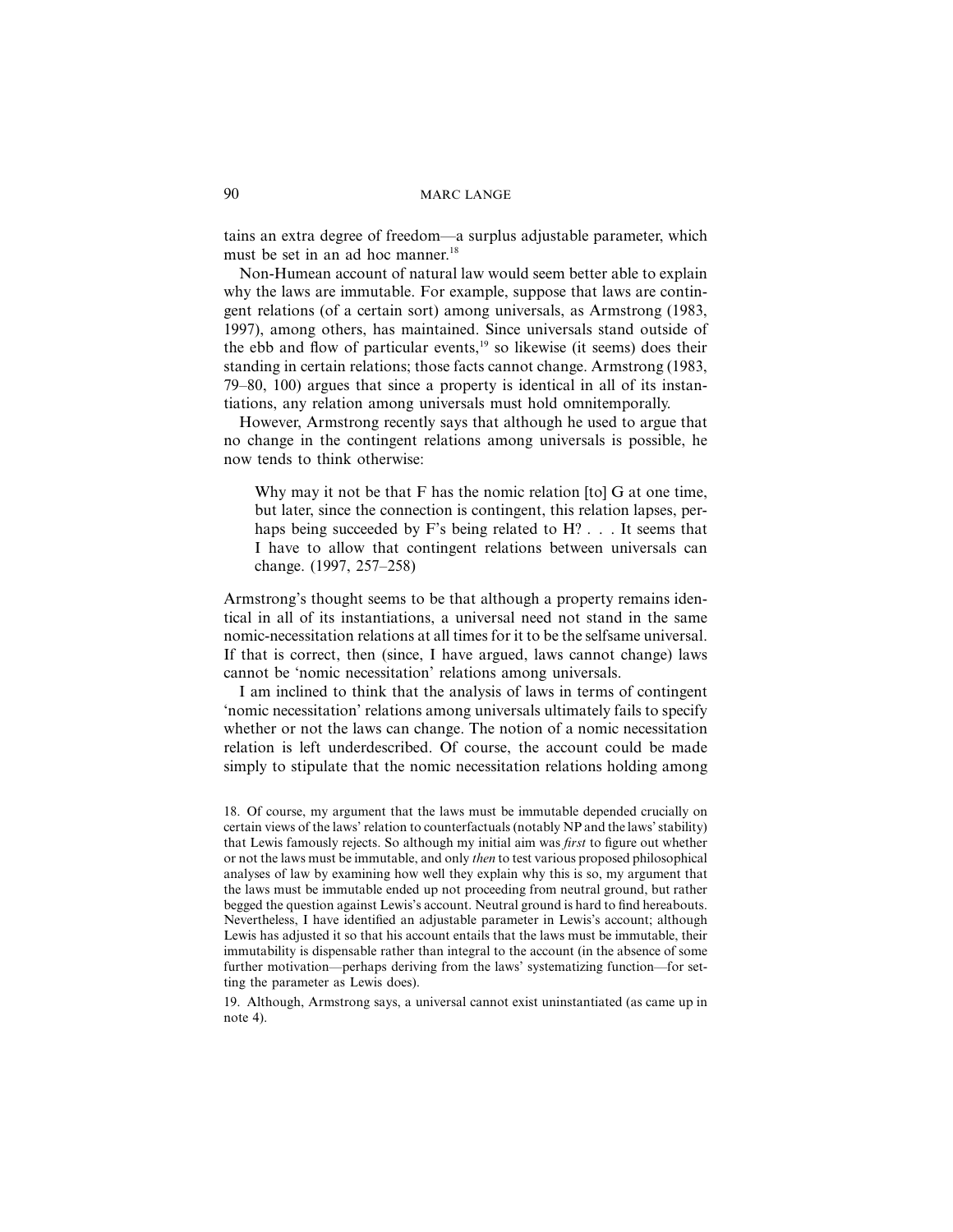universals (such as F-ness nomically necessitating G-ness) are such as to support exactly the counterfactuals that are required for the corresponding set of truths (containing 'all Fs are G') to qualify as stable. But while this stipulation would enable the analysis of law to entail the laws' immutability, this stipulation would strike me as building into the account precisely what the account needs to explain.20 Rather than getting the right answer by some *ad hoc* fine tuning added loosely to the core proposal, the account should offer an independent picture of what it is for universals to stand in relations of nomic necessitation, and from this picture, the laws' immutability should follow naturally and inevitably.<sup>21</sup>

#### REFERENCES

- Airy, G. B. (1830), "On Certain Conditions under Which a Perpetual Motion Is Possible", *Transactions of the Cambridge Philosophical Society* 3: 369–372.
- Armstrong, David (1983), *What Is a Law of Nature?* Cambridge: Cambridge University Press.
- ——— (1997), *A World of States of Affairs*. Cambridge: Cambridge University Press.
- Beebee, Helen (2000), "The Non-governing Conception of Laws of Nature", *Philosophy and Phenomenological Research* 61: 571–593.
- Bennett, Jonathan (1984), "Counterfactuals and Temporal Direction", *Philosophical Review* 93: 57–91.
- Carroll, John (1994), *Laws of Nature*. Cambridge: Cambridge University Press.
- Cartwright, Nancy (1983), *How the Laws of Physics Lie*. Oxford: Clarendon.
- Chisholm, Roderick (1946), "The Contrary-to-Fact Conditional", *Mind* 55: 289–307.
- Comins, Neil F. (1993), *What If the Moon Didn't Exist? Voyages to Earths That Might Have Been*. New York: Harper Collins.
- Davies, Paul (1995), "Algorithmic Compressibility, Fundamental and Phenomenological Laws", in Friedel Weinert (ed.), *Laws of Nature: Essays on the Philosophical, Scientific, and Historical Dimensions*. Berlin: de Gruyter, 248–267.
- Descartes, Rene (2000), *Philosophical Essays and Correspondence*. Edited by Roger Ariew. Indianapolis: Hackett.
- Ellis, Brian (2001), *Scientific Essentialism*. Cambridge: Cambridge University Press.
- ——— (2005), "Marc Lange on Essentialism", *Australasian Journal of Philosophy* 83: 75– 79.
- Giere, Ronald (1995), "The Skeptical Perspective: Science without Laws of Nature", in

20. Having the advantages of theft over honest toil is a common charge against Armstrong's account (Lewis 1986, xii; Mellor 1991, 168).

21. Ellis (2001) and others have suggested that natural laws are metaphysically necessary; the laws in which a causal power or natural kind figures must be laws in any world in which that power or kind exists. Moreover, a world's essence fixes what kinds and powers exist there (Ellis 2001, 275–276). Therefore, it seems to me, a world's laws are unchangeable according to this analysis of natural law. (Perhaps a fan of this view of laws might leave room for changing laws by allowing a world's essence to specify certain kinds as natural before a given moment and other kinds as natural thereafter. However, some of the arguments given for this view of laws presuppose that laws must be immutable—see Shoemaker 1998.) In Lange 2004, I critically examine this proposal's account of why laws support the counterfactuals they do; Ellis (2005) and Handfield (2005) have replied, and I have replied to them (Lange 2005).